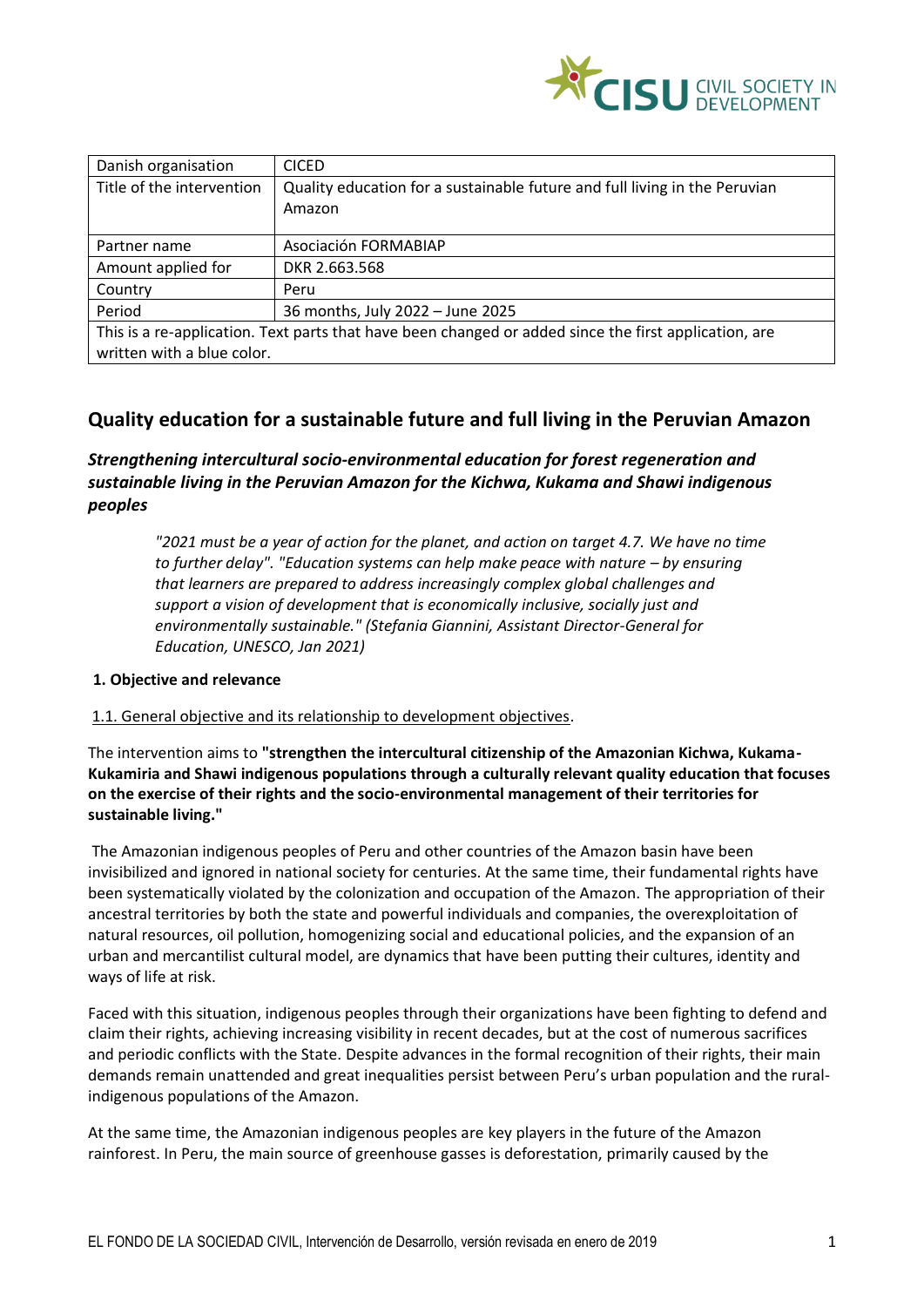

expansion of migratory agriculture. Strengthening Amazonian indigenous peoples in the defense of their territories and developing productive activities alternative to forest predation is therefore of special relevance in the fight against climate change.

In this context, the role of education is fundamental and can contribute to increasing their public participation, organization and their capacity to manage social, economic and cultural changes from a position of critical interculturality, which based on at the same time strengthens the cultural identity of the Amazonian peoples, based on their ancestral link with nature and territory.

#### Situation that motivates the intervention

**Intercultural bilingual education (IBE) (Educación intercultural bilingüe EIB)** is recognized in national and regional policies as a special educational modality for indigenous peoples, and to date has made significant progress in strengthening cultural identity, ensuring the transmission of native languages and valuing indigenous knowledge. However, the system itself still limits the opportunities for IBE to develop its full transformative potential and reverse the inertia of the uniformizing, uncritical and ethnocentric education that continues to predominate.

On the one hand, the coverage of IBE remains limited and the teachers in most Amazonian communities are untrained. According to the Ministry of Education, around 25,796 extra IBE teachers are needed at national level for all levels of basic education (pre-school, primary and secondary). With reference to the populations prioritized in this proposal, there is an estimated deficit for the Kichwa people of 174 IBE teachers for pre-school, 421 for primary and 242 for secondary, and for the Kukama-Kukamiria people, 138 teachers for pre-school, 344 for primary and 258 for secondary.

Another problem is the precarious work conditions of the majority of IBE teachers. Their contracts are for one year only, forcing them to change schools regularly. This means that very few rural schools show sustained improvements from IBE. The isolation and scarce means of rural schools are also factors. Many are located in remote areas without access to the internet or telephone, and where teachers have few opportunities for technical and pedagogical support.

At institutional level, despite Peruvian educational policies of adapting the national curriculum to the socio-cultural and environmental realities of each geographical area, the regional (DREL) and local (UGEL) educational authorities have little capacity for or interest in diversifying and contextualizing national basic education and teacher training curricula according to the particular needs for intercultural citizenship and environmental responsibility of the Amazonian indigenous populations. On the contrary, the developmentalist, extractivist and ethnocentric vision of state actors and large sectors of local urban society contributes to extending the current problem. In this context, there are few spaces for consultation and true participation of the rural and indigenous populations in educational policies and plans, which also explains the low cultural and environmental relevance of the education provided in their communities.

Current teacher education does not fully develop competencies for critical analysis and the adoption of environmentally responsible behaviors in the Amazon context. Teachers in rural areas have a very limited impact on local people's abilities to face the socio-environmental challenges of their communities. The environmental approach's Western environmentalist rhetoric does not connect at a deep level with the significance and logic of man-nature relations in the indigenous world and therefore has little effect on behavior. At the same time, environmental deterioration is an issue that for indigenous peoples has direct economic, social and cultural implications, and is unfailingly connected with the demand for productive alternatives, the desire for greater economic income, the aspirations of the new generations, relations with the urban world, etc.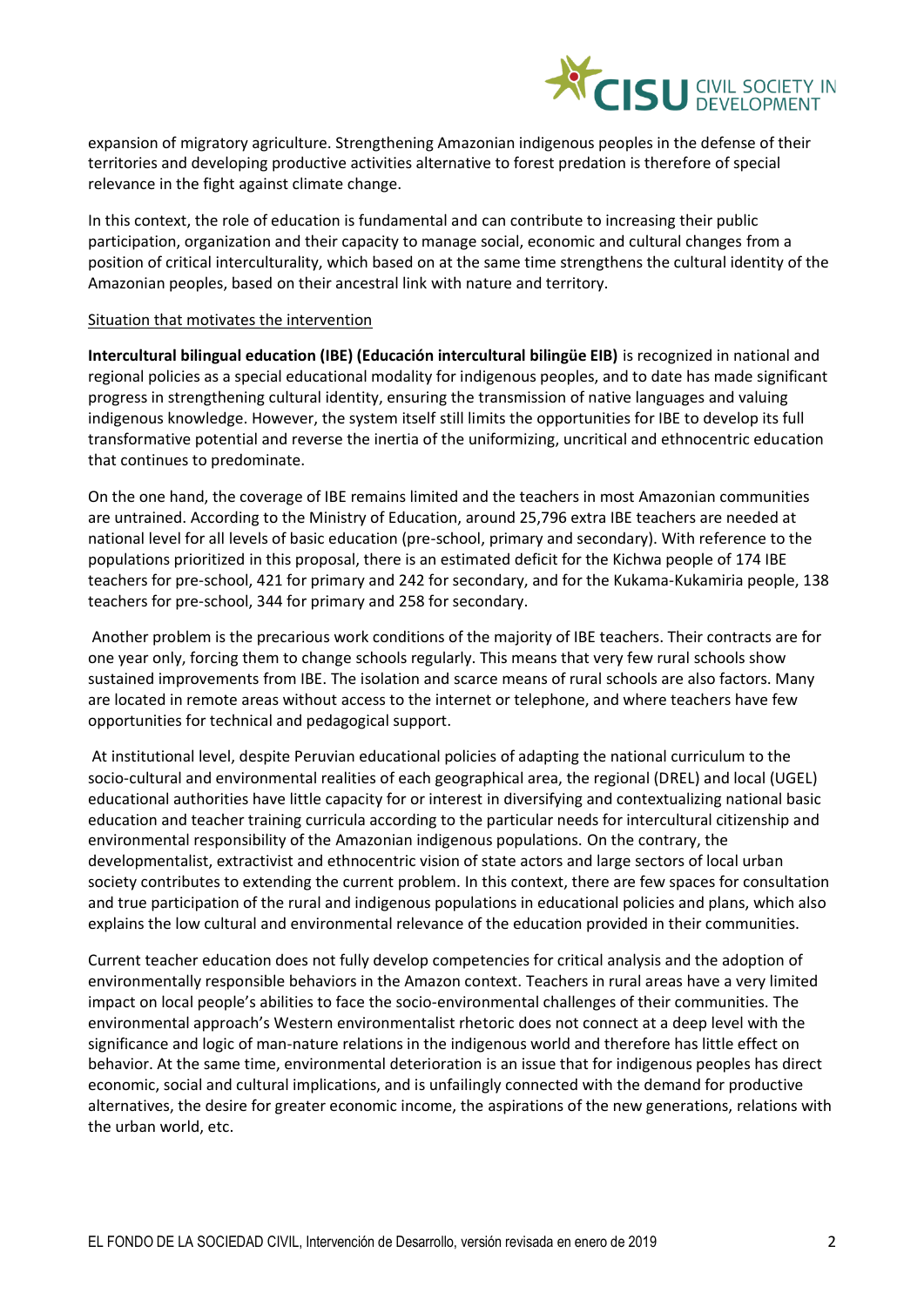

In this situation of interculturality, where diverse threats, needs and aspirations emerge, indigenous communities and organizations are increasingly demanding a form of IBE that responds to the educational needs of a complex reality, with a greater focus on critical citizenship, the defense of territory and environmental regeneration. These demands form the basis for this proposal.

# 1.2. Contribution to the strengthening of civil society organizations

The intervention involves strengthening and renewing the teacher education program of FORMABIAP, a civil society entity linked to indigenous organizations themselves and dedicated for more than 30 years to Intercultural Bilingual Education, thereby activating other education system actors and indigenous organizations. Likewise, local alliance partner, the Chaikuni Institute (Chaikuni), an advisor on the environmental approach, will enrich its work based on the exchange of knowledge and experiences with Formabiap, indigenous communities and sages, strengthening and disseminating its research projects and development of regenerative productive models for the Amazon forest.

At the **community level,** management and advocacy capacities will be strengthened around the schools themselves, with the participation of teachers, leaders and parent and student associations. Spaces for dialogue will be created to debate and reflect on the educational and socio-environmental challenges of the community. The participation of these actors in educational projects, led by schools and assisted by local partners (Formabiap-Chaikuni) will also contribute to strengthening organizational and technical capacities.

Indigenous **federations** constitute the main political interlocutors of indigenous peoples with State and non-governmental actors. The intervention will contribute to strengthening the links between federations and grassroots community organizations around the issue of education. It will also promote dialogue with educational institutions to make their demands visible and build guidelines that improve educational management instruments.

## 1.3. Contribution to generating lasting improvements in vulnerable groups.

The project will improve the system of education of bilingual intercultural teachers, strengthening their orientation towards the development of intercultural citizenship, social agency and environmental responsibility; In addition, its scope will be expanded by providing it with means and tools for the monitoring and professional development of its graduates in the communities. New generations of bilingual teachers will thereby become key actors in indigenous communities.

In the short to medium term, IBE teachers, with advice from project partners, will assume greater leadership in communities, educational centers and indigenous organizations, promoting greater social and environmental responsibility, and activating endogenous resources for the improvement of living conditions.

In the medium to long term, improved education of indigenous children and youth, aimed at generating intercultural citizenship and environmental responsibility, will result in lasting improvements in the following areas:

- Greater capacity to exercise their individual and collective rights, and in particular for the integral defense of the territory against extractive activities.
- Implementation of bottom-up initiatives for "full life": intercultural health, food sovereignty, productive alternatives that regenerate the forest, intercultural education, use of appropriate technologies, communication and self-representation, indigenous justice, etc.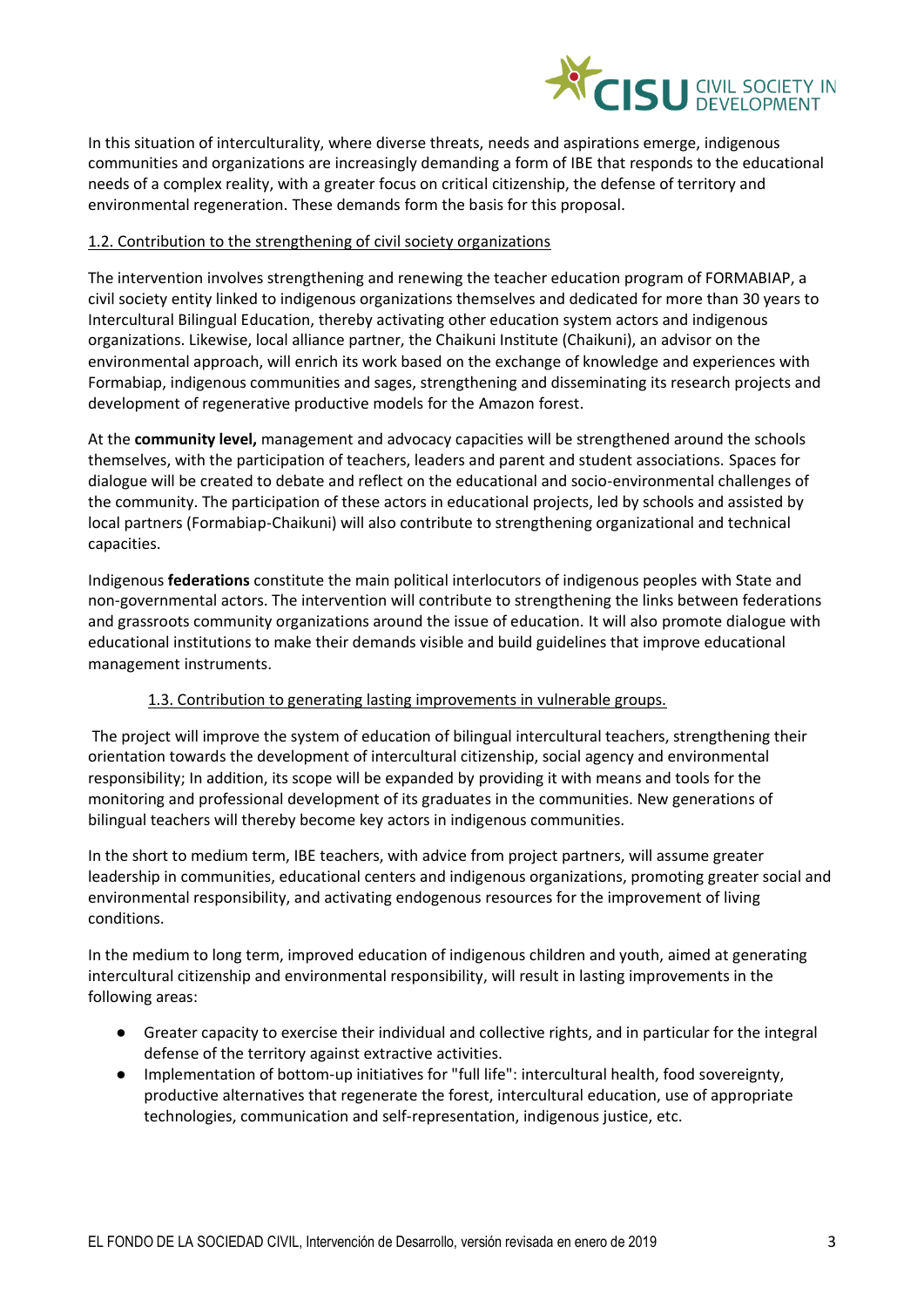

- Improved access to higher education, accompanied by capacities for critical culturality, which enable indigenous peoples to participate in the technology and advantages of national and global society without renouncing their cultures and worldviews.
- Strengthening indigenous organizations as instruments of autonomy and governance, including greater political representation and capacity to manage resources and funds.

#### 1.4. Context of the intervention

The intervention takes place in a relatively stable context, in the sense that no major humanitarian crises are foreseen, although prevailing conditions demonstrate the growing vulnerability of the target group and challenges to the full exercise of their fundamental rights.

#### **Socio-economic conditions**

According to official indicators, the rural population of the prioritized areas is mostly classified as in a situation of poverty or extreme poverty and with high rates of unmet basic needs. Although this metric, based on monetary income and the availability of infrastructure, is not truly effective in measuring the level of well-being of Amazonian communities, which needs to take additional factors into consideration, it is clear that there is a significant deterioration in the living conditions of many indigenous and coastal peoples.

In many communities, the traditional subsistence economy increasingly fails to meet basic needs, due to the depletion of natural resources, oil pollution, the loss of ancestral productive knowledge and the growing dependence on monetary income and manufactured products. At the same time, indigenous peoples' access to the market economy remains based on deeply unequal relationships, where external actors (extractive companies, loggers, agricultural settlers, urban collectors, etc.) promote the overexploitation of natural resources at a very low price, which exacerbates environmental deterioration and economic dependence, in addition to bringing growing social problems.

The initiatives and projects of the State and other entities promoting development have been in most cases inadequate to reverse this situation, because they are usually based on an urban-western development approach and are not assumed in the long term by indigenous communities.

The conception of indigenous peoples as "poor" by the State also translates into social programs based on the delivery of bonds or food. This has contributed to the development of a welfare culture consisting mainly of monetary support and investment in physical infrastructure, weakening traditional productive systems and the autonomy of indigenous peoples to meet their needs from their own culture.

Despite this situation, some favorable conditions have emerged. On the one hand, as an alternative to overexploitation, more productive conservation strategies are being promoted, based on the sustainable use and fair trade of natural resources. On the other hand, the demands and struggles of the indigenous populations affected by oil activity are forcing the State to mobilize greater resources to increase public investment in the communities of these areas.

However, for these economic opportunities to truly generate positive changes in society and the environment, it is essential that indigenous peoples participate actively in the construction and implementation of the proposals.

#### **Political- institutional conditions**

Although Peru ratified ILO Convention 169 on the Rights of Indigenous Peoples, and there are national standards aimed directly or indirectly at ensuring these rights, their implementation in practice is scarce. In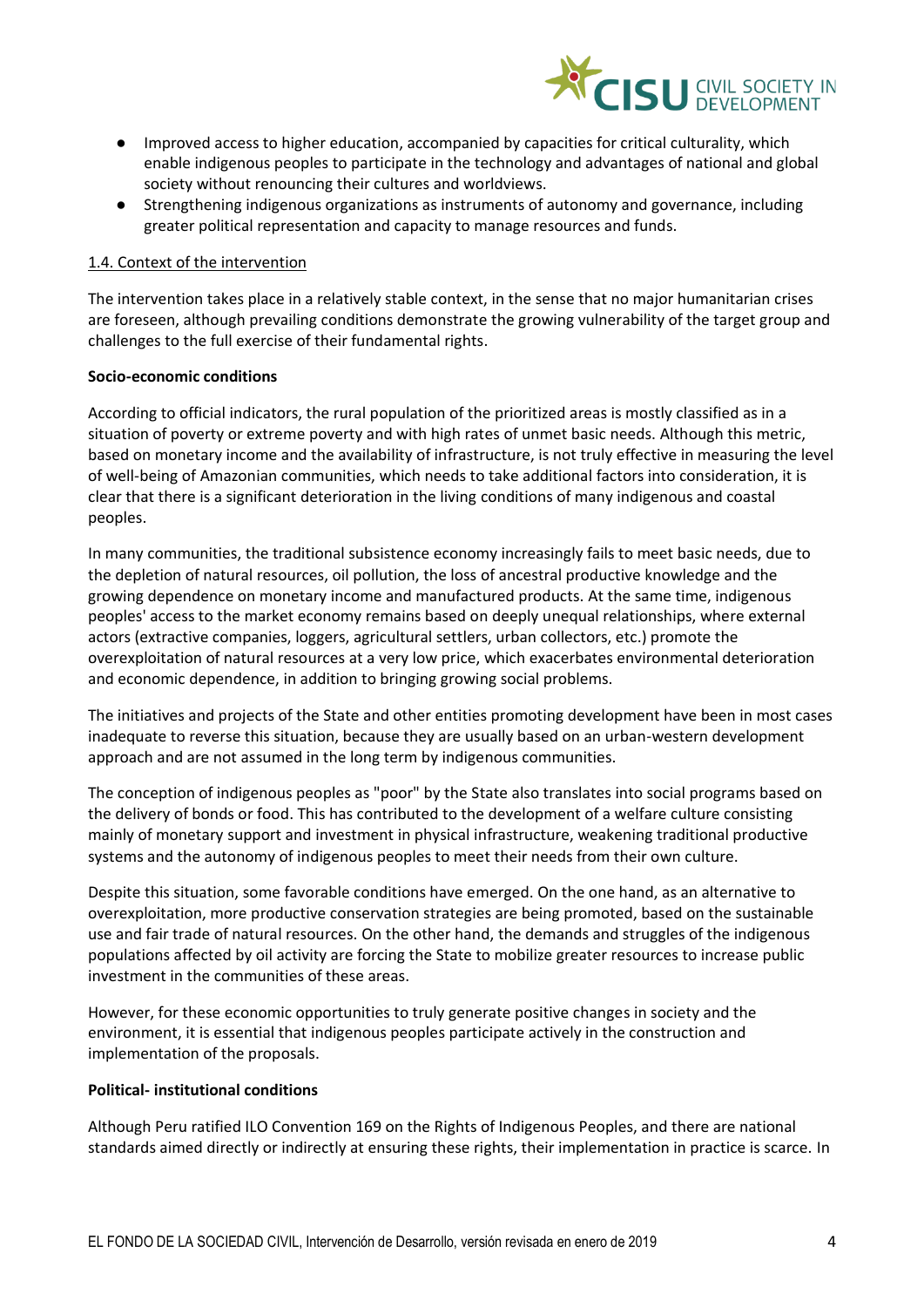

general, institutions are weak, with high rates of corruption at all levels, to which is added a precarious sense of citizenship on the part of the population. Especially in the Amazon, the presence of the state in remote areas is minimal, corruption is deeply entrenched and resources are insufficient to cover a huge and unconnected territory. This is manifested, for example, in the lack of state control over activities such as logging, illegal mining and oil exploitation and in the lack of access to health services, education, justice, etc.

In this context, a series of socio-environmental conflicts related to the threat to indigenous territories and the lack of attention by the State have occurred, in some cases leading to violent repression by the security forces (Bagua 2009, Brittany 2020). Despite extensive dialogue negotiation processes, where the State has signed commitments, obligations towards indigenous peoples have still not been fulfilled. Furthermore, divisions in the complex indigenous movement weaken its bargaining power.

Changes of government at national, regional or local levels, in a political culture where personalist, conjunctural parties predominate and without a clear programmatic direction, make it difficult to maintain long-term strategies, so that the processes of consultation between the indigenous movement and the State alternate between advances and setbacks.

## **Environmental conditions and natural hazards**

Indigenous peoples have traditionally adapted to the cyclical and seasonal nature of Amazon ecosystems, taking advantage of, for example, periodic flooding, the erosion and deposit of sediments and alternation of the course of rivers in diversified and efficient ways. The displacement and dispersion of the population, the use of very extensive territories and the variability of cultivation and collection systems, have been strategies that responded to this specific environment. Currently, factors such as the concentration of the population in communities and cities, the more intensive use of land, the deterioration of natural resources and the homogenization of productive systems, have made the Amazonian population much more vulnerable to natural events, among which floods and droughts stand out. The threat of climate change and imbalances in local ecosystems accentuate this vulnerability.

At the same time, the impact of the extractive activities of the last 100 years on the Amazon, compounded by weak State agency and limited community power to develop alternatives, is manifested in a significant loss of productivity in the Amazon forest that directly affects the lives of indigenous peoples. The main environmental threats to the ecosystems and Amazonian peoples in the intervention area are: Oil pollution with serious consequences on people's health; deforestation due to the expansion of both small- and largescale (agro-industrial) agriculture; overexploitation of natural resources, in particular fishing, hunting and tree species; and the impact on rivers of the increase in illegal gold mining. Furthermore, infrastructure megaprojects promoted by the State have very negative potential environmental and social impacts (Amazon waterway, roads to the Strait and Saramiriza).

Improving the education of indigenous peoples through awareness-raising and empowerment for advocacy, combined with the strengthening of territorial governance and the development of sustainable production alternatives that allow the regeneration of natural resources, will help address these problems.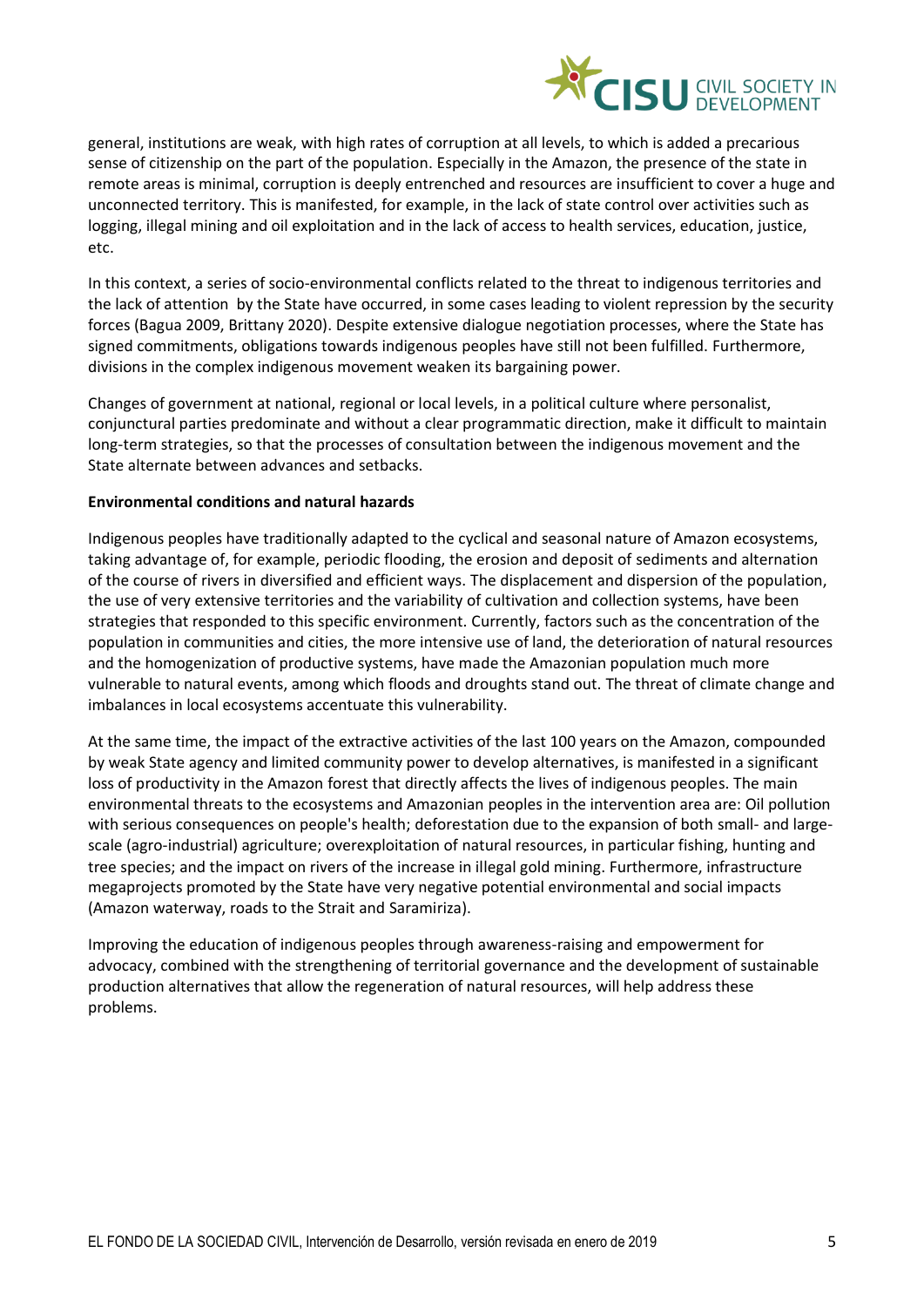

## **2. The partners and their alliance**

#### 2.1. Description and experience of the partners

## **FORMABIAP Program** (local partner)

The FORMABIAP IBE Program began its activities in 1988, following the signing of an agreement between the Ministry of Education, the regional authority of Loreto, the national indigenous organization of the Amazonian peoples (AIDESEP) and the Italian NGO Terra Nuova. FORMABIAP is based on a campus (Zungarococha Educational Community CEZ) near the city of Iquitos in Loreto Region. The campus, which accommodates up to 100 students has hosted pilot projects of reforestation, forest enrichments and various productive projects. To date Formabiap has educated 1213 EIB teachers from 16 indigenous peoples, produced 133 publications, and benefited approximately 363,900 children in Amazonian communities.

FORMABIAP is a key player at the national and international level in educational reform, advocacy and in the development of diversified curricula, adapted the reality of Amazonian communities, culturally sensitive educational materials in indigenous languages, the construction of indigenous alphabets and school dictionaries, the development of teacher training strategies and work of national and international advocacy. The Ministry of Education has used FORMABIAP's work to produce relevant IBE policies, plans and materials for the Peruvian Amazon.

## **Chaikuni Institute** (local advisor)

The Chaikuni Institute is a non-profit association based in Iquitos, Loreto Region, with a Permaculture Demonstration Centre nearby on the Nanay River. The Institute represents a collective of people, both national and foreign, who research, promote and protect equitable, inclusive and interrelated ways of life, honoring indigenous wisdom and the principles of permaculture, and inspired by the indigenous concept of "sustainable life". Since 2012, Chaikuni has been working hand in hand with indigenous peoples and local groups in the Peruvian Amazon, in the Loreto region, in three basic areas: 1. Intercultural education, 2. Permaculture and 3. Human and nature rights.

The Chaikuni Institute's work is based on the dialogue and exchange of knowledge between Western science and indigenous knowledge, evidencing the intersection of global movements that advocate new models of life, production and relationship with nature, with the values and ancestral knowledge of the Amazonian peoples. Chaikuni promotes a holistic and regenerative management of the Amazon rainforest and its resources to counteract its deterioration and mitigate climate change, with indigenous and riparian peoples as protagonists. Under this approach, it has researched, developed and promoted strategies of: Integrated production in agroforestry systems of high diversity, as an alternative to grave-slash-burn agriculture; design of productive spaces under the principles of permaculture, which seek maximum ecoefficiency and the regeneration of ecosystems; participatory planning and ordering of communal territory; and education and environmental communication.

## **CICED (Danish partner)**

CICED was established in November 2010, but previously existed under the name Centre for International Cooperation in Educational Development under the Pædagogiske Universitetsskole of Denmark (now Copenhagen University College - KP). CICED has more than 26 years of experience as a Danida partner in providing technical assistance and program management in education in Afghanistan, Bolivia, China, Eritrea, India, Kenya, Mongolia, Nepal, Uganda, Tanzania and Zambia. As such, CICED's key board members have more than 25 years of experience of working in the field of education.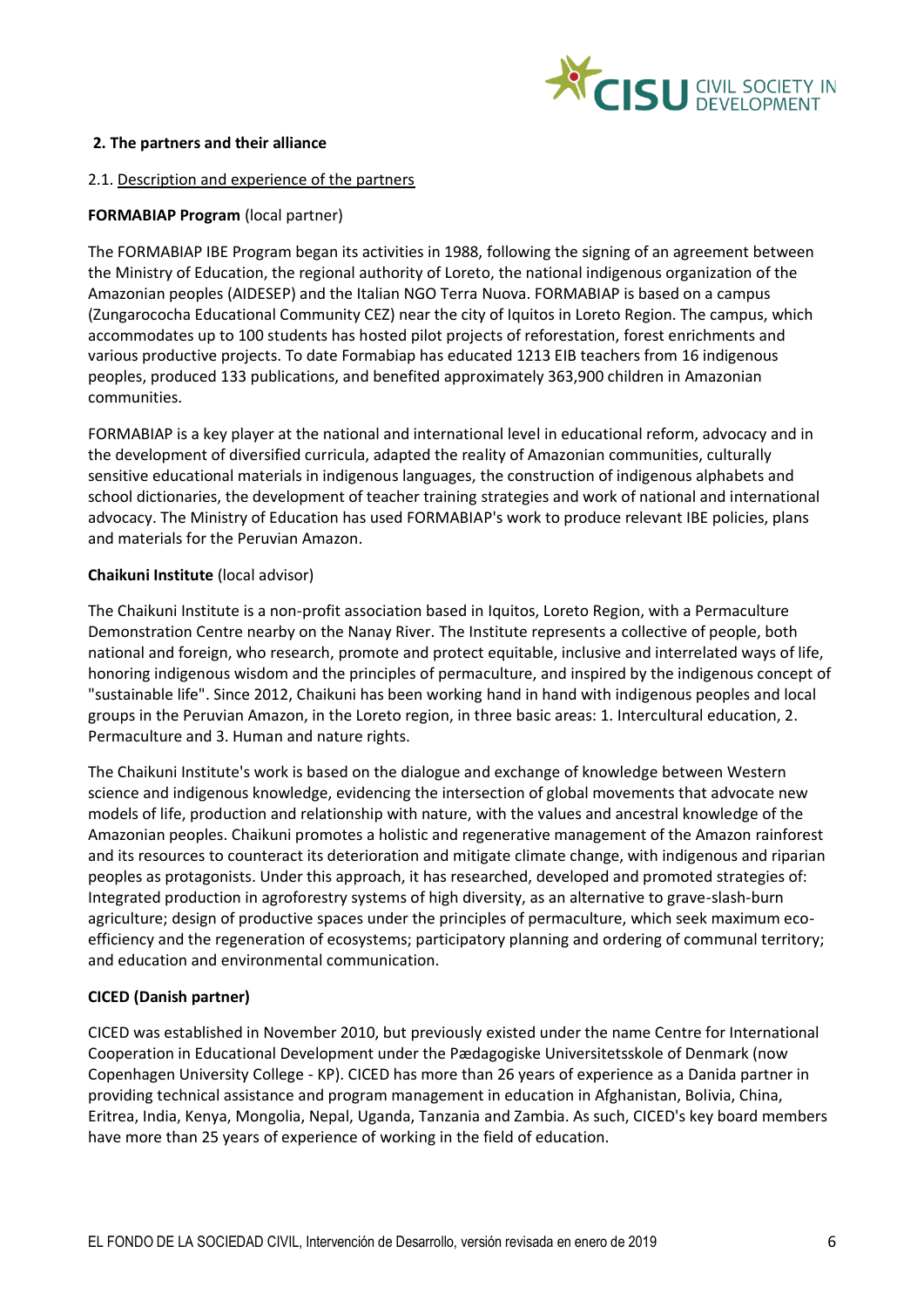

Over the years, CICED has managed projects and programmes for more than DKK 130 million. Since 2016, the UN Sustainable Development Goals have been systematically incorporated into all CICED project interventions. CICED is a member of CISU, Dansk Forum for Mikrofinans, Globalt Fokus, Global Nyt, Globale Skolepartnerskaber and Verdens Bedste Nyheder.

## 2.2. Results of previous collaboration between partners

FORMABIAP has a long history of collaboration with educational NGOs in Europe and Denmark. This alliance with CICED, based on previous collaboration between FORMABIAP and the Danish organizations IBIS and AXIS, includes Jette Luna (current member of the CICED board), Susanne Jacobsen Pérez and Catherine Watson in the project team, all of whom have worked with FORMABIAP. The main collaborations between FORMABIAP and CICED specialists have been:

Project: "Operation Dagsværk - Oil in the jungle", 2012-2014, was a tripartite collaboration between IBIS, FORMABIAP-AIDESEP and the indigenous organization Federation of Native Communities of Corrientes (FECONACO). The project's focus was the development of IBE in Achuar, Kichwa and Urarina communities, including environmental education and training of young people as environmental agents to monitor oil activity. FECONACO's advocacy was also strengthened. Due to increased community involvement, a clear increase in school attendance and a reduction in teacher absenteeism were achieved.

Project: "Indigenous peoples in the Amazon: Education in their own conditions", implemented in collaboration with AXIS between 2008 and 2017 with the Kichwa, Kukama-Kukamiria and Ticuna peoples, focused on developing active learning methods with teacher support from monitors in the communities; It included the formation of educational networks and, in its last phase, working with parents to improve nutrition, the production of educational materials, and advocacy with educational authorities to guarantee the hiring of bilingual teachers.

At the local level, FORMABIAP and the Chaikuni Institute have had a very close working relationship since 2014, when the "Sui Sui" Intercultural Education Program was launched to support indigenous students of higher education in the city of Iquitos, initially administered by Formabiap. The "Sui Sui" Program is now an integral part of Chaikuni, maintaining close collaboration between both institutions, for example through a joint agenda of events, workshops and exchanges between the students of FORMABIAP and the indigenous youth of OEPIAP, the student organization with which Chaikuni works. These activities are aimed at intercultural reflection, strengthening of identity, analysis of the challenges faced by indigenous peoples, preparation of proposals from the point of view of young people and strengthening of young people's leadership skills and commitment to their communities. Through this initiative, collaboration is extended to the field of environmental management and productive alternatives, which Chaikuni develops through its Permaculture program.

These previous experiences have contributed to nurturing the strategy of this proposal, based on a series of lessons learned:

- Integrated community-school work as an important strategy to improve the quality and relevance of education. Parental involvement is an important factor in influencing the expansion of IBE.
- Incorporating the environmental approach into initial teacher education in a transversal manner ensures that future teachers have a more solid foundation in this field than current community teachers.
- Indigenous youth need greater capacities for critical intercultural analysis, requiring competences to contextualise and take advantage of the benefits of Western science and technology without eclipsing or conflicting with the values of their peoples.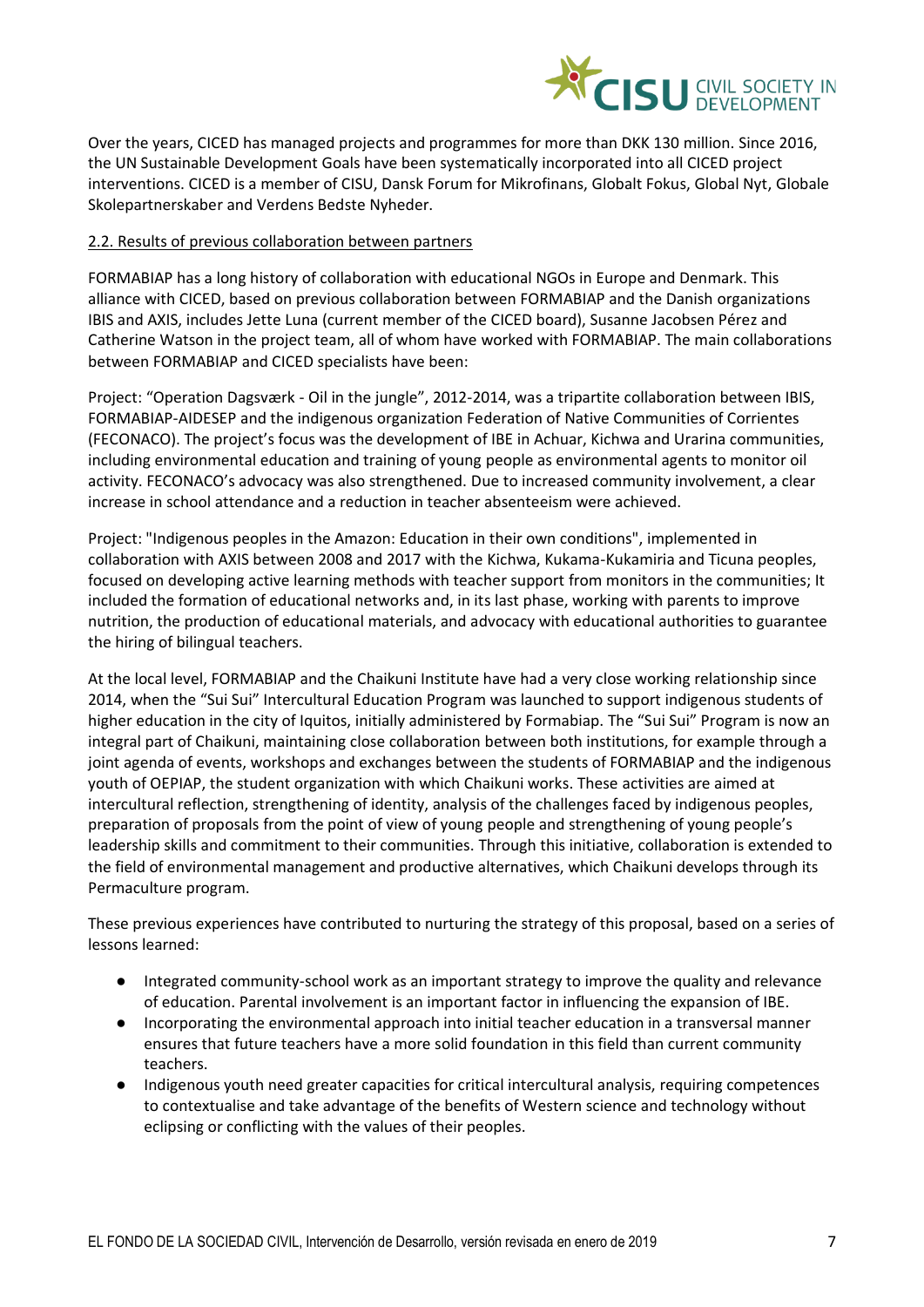

#### 2.3. Contributions, roles and responsibilities of the partners.

FORMABIAP will be the organization responsible for the direction, coordination, monitoring and technical and financial execution of the project at the local level.

The FORMABIAP team includes a General Coordinator, administrative staff and a group of 09 academics and educators of indigenous Kichwa, Kukama and Shawi teachers, who are joined by 03 specialists or wise men from these peoples, forming a multidisciplinary team with a great wealth of traditions and indigenous knowledge.

The team will be organised into specific work commissions for the development of the different activities, counting on specific occasions on the advice of experts and support consultants for the development of specific products and for field activities that require it.

FORMABIAP will also be responsible for the coordination and inter-institutional relations with educational authorities, indigenous federations and other external actors with some degree of participation or relationship with the project.

The Chaikuni Institute will serve as a technical-scientific advisor on environmental and productive matters, facilitating the incorporation and contextualization of the environmental approach in the IBE training system, using horizontal strategies of dialogue with indigenous teachers, scholars and students.

Additionally, it will strengthen capacities for design and management of environmental and productive community-relevant projects, both among teachers and FORMABIAP practitioners, and will provide technical assistance to the FORMABIAP team in field monitoring.

THe Chaikuni Institute will accompany and guide the design and implementation of Formabiap's productive spaces, dedicated to practical training and will organise specific training on agroforestry techniques, environmental management and sustainable production systems. Including internships and visits to its Permaculture Center located on the Nanay River near the city of Iquitos.

The Chaikuni Institute's participation will be under the coordination and monitoring of a specialist in environmental management, with more than 15 years of experience in rural development and conservation projects in Amazonian communities, who will be in permanent contact with the general coordinator of the project.

CICED will assume overall responsibility for project monitoring and management, including budget monitoring and reporting to CISU in accordance with applicable guidelines and regulations, with the corresponding input from local partners. The monitoring of the project will include periodic monthly online meetings through Zoom with the Project Management Committee at the local level where progress will be evaluated and adjustments and strategies will be discussed to respond to eventual deviations in the course of execution.

CICED will plan follow-up visits in relation to project activities so that it will be possible to participate in activities related to in-service training programs for teachers and meetings with local partners, as well as visit local schools in the communities.

In addition, CICED will contribute with specific presentations / workshops on continuing education courses on IBE according to its expertise and background in the development of educational programs in Latin America.

In recent years, the collaboration between Formabiap and Chaikuni has been mainly in specific activities and events related to intercultural education and defense of the rights of indigenous peoples. The project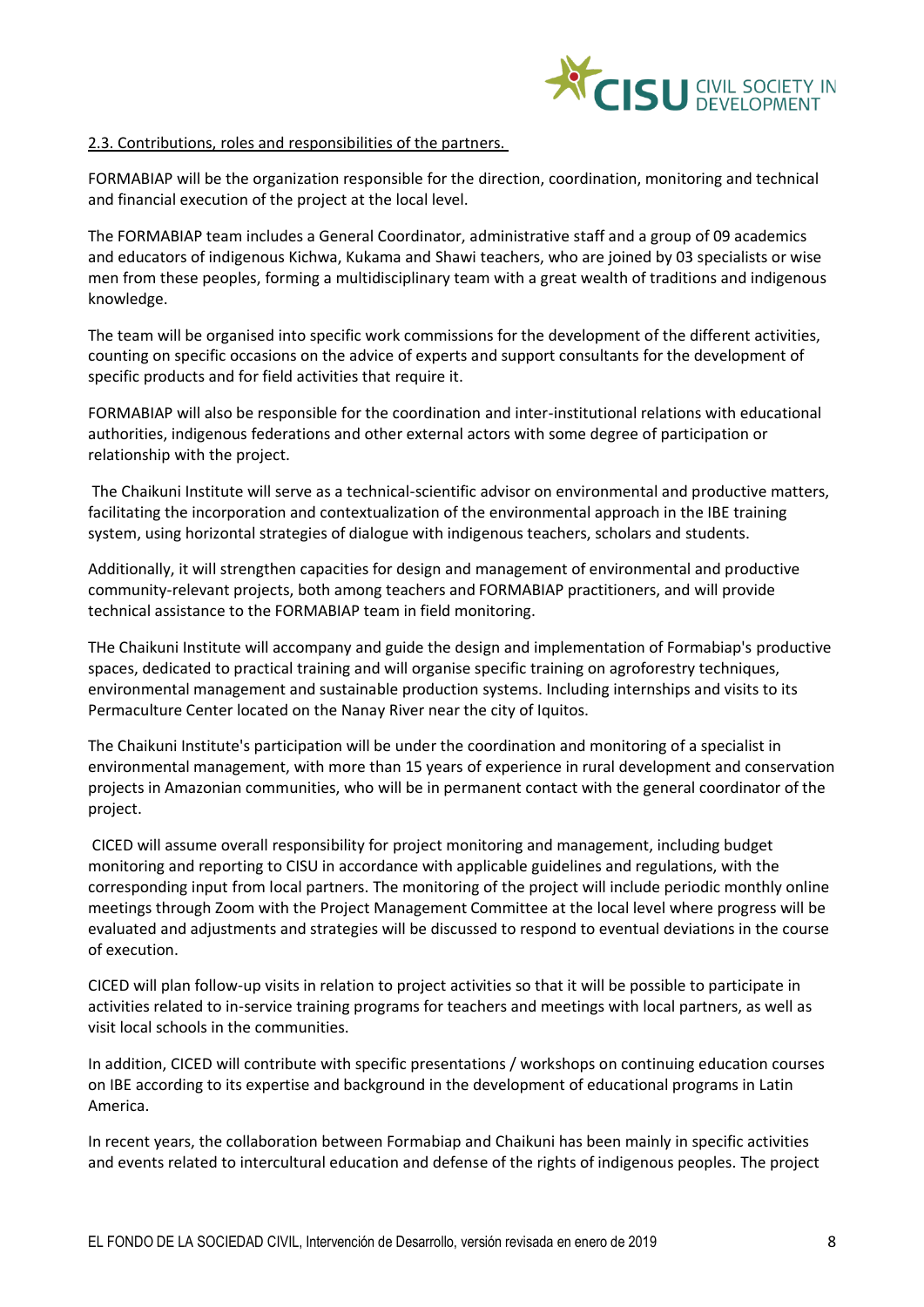

will allow a more continuous collaboration, promoting a greater mutual exchange of experience and knowledge. Connections will be created with the other areas of work of both institutions and in particular with regard to productive activities and environmental management. A closer relationship will also be developed at the technical-organizational level, since the intervention will also involve collaborating in joint planning, monitoring and evaluation of shared activities. This relationship has already been developed through the participation of the three partner institutions in the elaboration of this proposal.

## 2.4. Contribution to the catalytic role of the partners

The proposal strengthens Formabiap's position as a key player in the promotion and expansion of IBE in the Loreto region and at national level. It will focus on articulating different actors involved in education, rural development, forest conservation and the defense of the rights of indigenous peoples:

- It will facilitate the participation of indigenous communities, teachers and organizations in the adaptation of educational management instruments, generating spaces for advocacy with regional and local educational authorities: Regional Directorate of Education of Loreto (DREL) and Local Educational Management Units;
- It will lead improvements in IBE Initial Teacher Education, incorporating the environmental approach appropriately into curricula, teaching materials, methodological guides, and practice and research guidelines for future indigenous teachers. This work will also benefit the other IBE pedagogical centers in the Loreto region.
- It will generate synergies with other organizations promoting development (Chaikuni and other NGOs) to design and incorporate into the education of bilingual teachers, new strategies for communication, education, environmental management and productive alternatives based on dialogue between the indigenous and Western worlds.
- It will promote networking to energise rural schools through the exchange of experiences, the involvement of teachers, the implementation of educational projects with communities and the dissemination of their achievements among different actors: NGOs, Indigenous Federations and state agencies or programs.
- It will increase its visibility and promote strategic alliances with state actors, indigenous federations, civil society organizations and other cooperation entities that contribute to advocacy and/or channel resources for the benefit of the program.

# **3. Target groups**

## 3.1. Description and relevance of target groups

## **Scope of the intervention and selection of target groups**

Priority has been given to the three Amazonian indigenous peoples of the Loreto region for whom Formabiap currently offers IBE teacher training: Kichwa, Shawi and Kukama-kukamiria. 14 native communities have been selected (6 Kukama-kukamiria 4 Shawi and 4 Kichwa) with IBE primary schools which currently employ teachers trained in Formabiap and from which the majority of students who are studying at this Institution also come. The communities are located in 04 provinces of the Loreto Region and 05 main basins (Napo, Marañón, Urituyacu, Puinahua, Paranapura).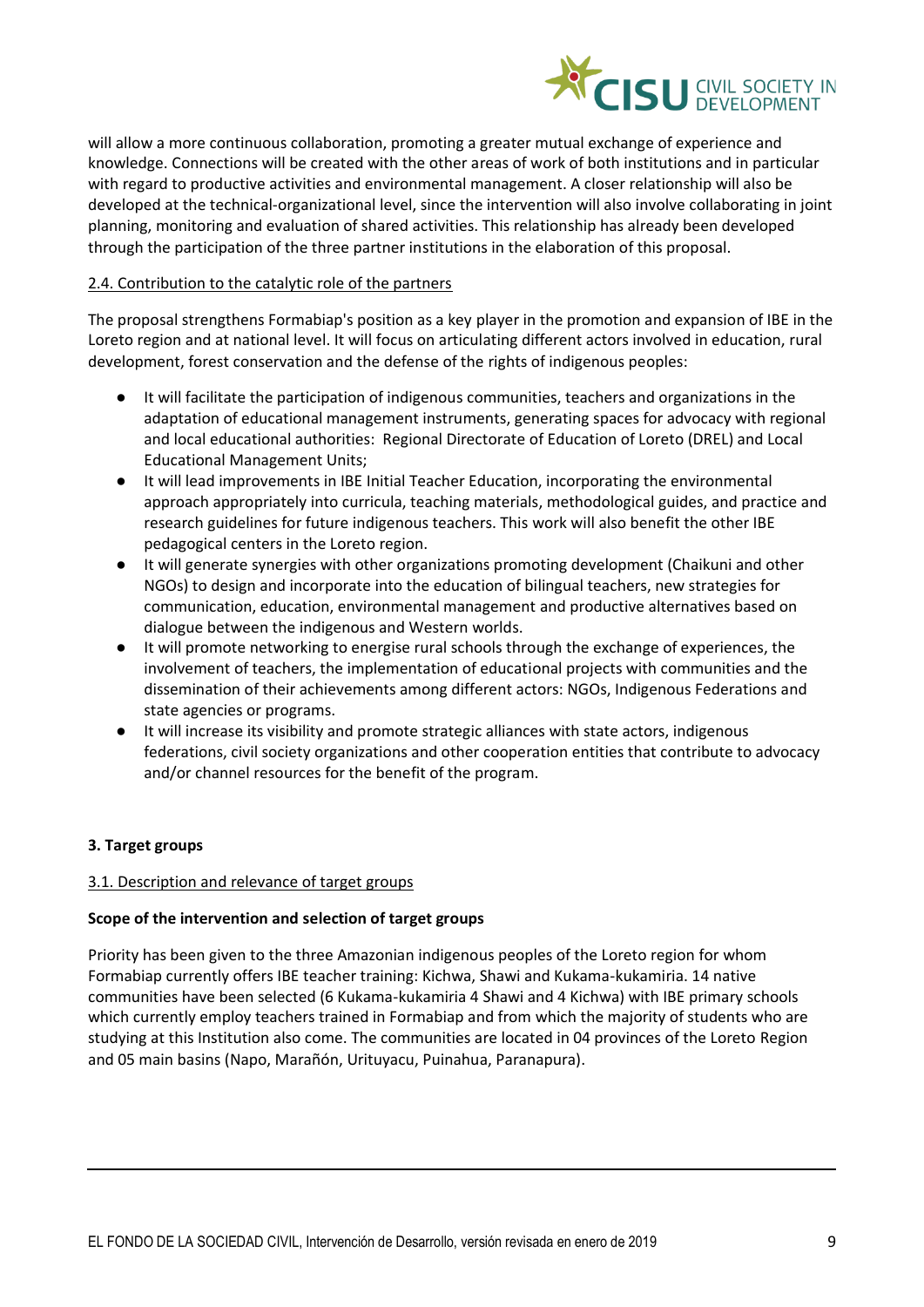

## Prioritised communities:

| Indigenous nation | <b>Province</b> | <b>River</b> | <b>Communities</b>     |
|-------------------|-----------------|--------------|------------------------|
|                   | Maynas          | Napo         | Rumi Tumi              |
|                   |                 |              | Angoteros              |
| Kichwa            |                 |              | Tempestad              |
|                   | Nauta           | <b>Tigre</b> | Santa Clara de Yarinal |
|                   | Nauta           | Bajo Marañón | Shapajilla             |
|                   |                 |              | San José de Parinari   |
|                   |                 |              | Parinari               |
| Kukama-kukamiria  |                 | Urituyacu    | Caimituyo              |
|                   | Requena         | Puinahua     | Obrero zona I          |
|                   |                 |              | Padre López            |
| Shawi             | Alto Amazonas   | Paranapura   | Panan                  |
|                   |                 |              | Soledad                |
|                   |                 |              | Nueva Luz              |
|                   |                 |              | Pucallpillo            |



**Figure 1**⇡**: Map of Peru, indicating the Department of Loreto**

**Figure 2**⇢**: Map of the areas of intervention in the Department of Loreto**

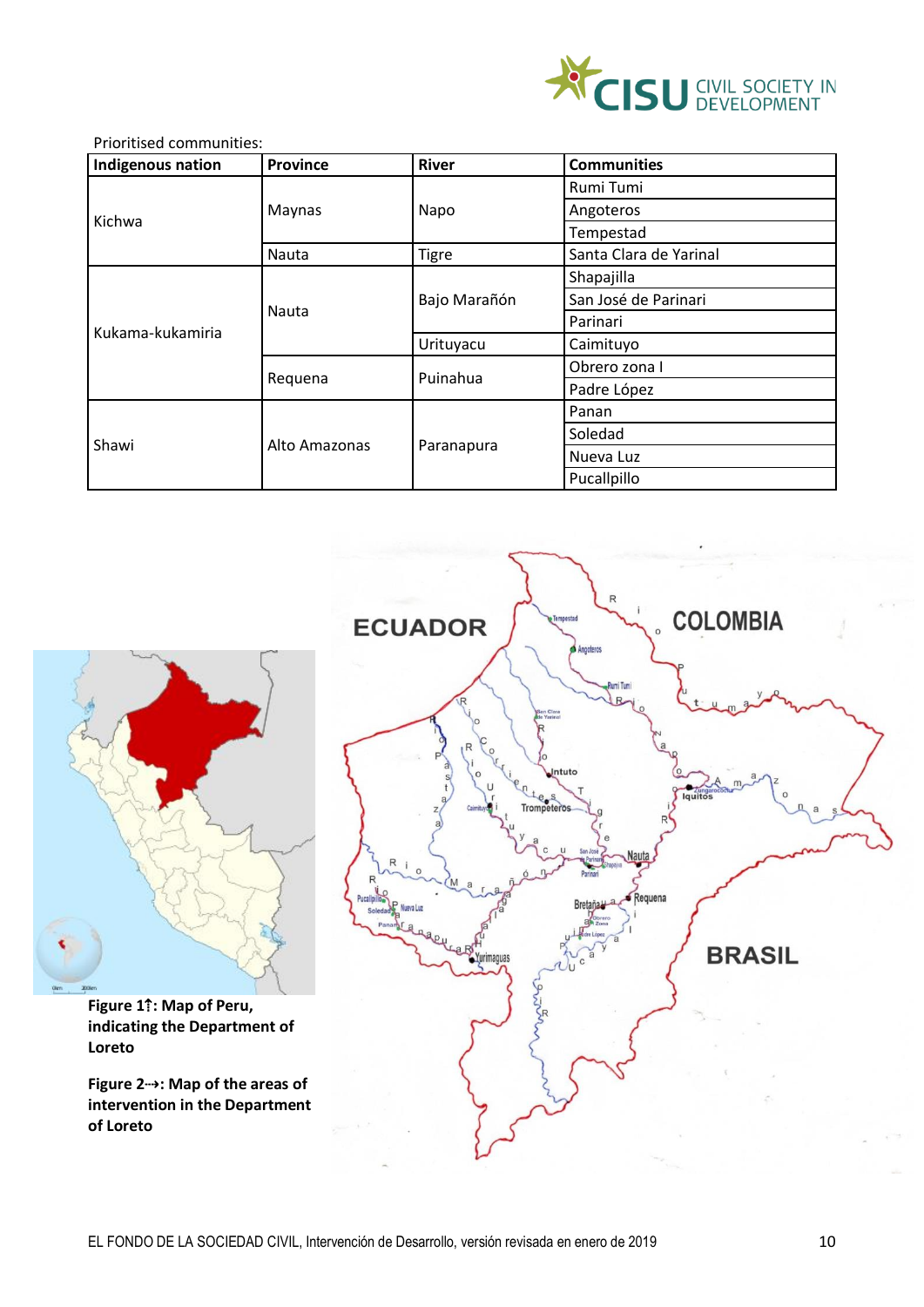

## **Primary target group**

The intervention will have an impact on the educational communities of the 14 prioritised schools, involving teachers, students (specifically primary), parents, leaders and scholars. It also includes future IBE teachers, both students and graduates of Formabiap, who will work in these and other communities, all of them part of the primary target group. In total, the primary target group amounts to 1,509 people, 43% women, distributed as follows:

Primary target group:

| Group                                                              | <b>Male</b> | <b>Female</b> | <b>TOTAL</b> | Participation in the project                                                                                                                                                                                                                                                                                                                                                                              |
|--------------------------------------------------------------------|-------------|---------------|--------------|-----------------------------------------------------------------------------------------------------------------------------------------------------------------------------------------------------------------------------------------------------------------------------------------------------------------------------------------------------------------------------------------------------------|
| Parents at<br>14<br>prioritised<br>schools                         | 250         | 250           | 500          | Parents participate in environmental educational projects.<br>They are key to the school-community relationship. They<br>participate in spaces for dialogue and contribute with ideas<br>to improve education in their communities. They are<br>involved in monitoring education in their communities.                                                                                                    |
| Children in<br>14 IBE<br>primary<br>schools                        | 480         | 320           | 800          | Children receive more relevant and better quality education.<br>They participate in environmental educational projects.                                                                                                                                                                                                                                                                                   |
| Teachers at<br>the 14<br>prioritised<br>schools                    | 34          | 22            | 56           | Teachers receive training and materials to incorporate the<br>environmental approach into their teaching activity. They<br>receive assistance to improve their pedagogical and<br>managerial skills. They exchange experiences and access<br>good productive and environmental practices. They<br>supervise and mentor practitioners. They lead<br>environmental educational projects in the communities. |
| Communal<br>authorities,<br>leaders and<br>local wise<br>men/women | 23          | 3             | 26           | They participate in spaces for dialogue and contribute ideas<br>to improve education in their communities. They participate<br>in activities of dissemination and exchange of good<br>practices, making synergies with other actors in favour of<br>their communities.                                                                                                                                    |
| Indigenous<br>youth who<br>are students<br>of<br>Formabiap         | 75          | 52            | 127          | The students receive better training, including technical and<br>organizational skills for productive and environmental<br>projects. They carry out practices and research of higher<br>quality, with greater guidance and involvement of the<br>schools. They participate in productive projects, and know<br>good practices and sustainable productive alternatives.                                    |
| <b>TOTAL</b>                                                       | 862         | 647           | 1509         |                                                                                                                                                                                                                                                                                                                                                                                                           |

## **Secondary target group**

The secondary target group includes the parents' associations (AMAPAFAS) of the 14 prioritised communities and 10 indigenous federations in the area (partly also included in the primary target group); the 03 Higher Pedagogical Institutes of the Loreto region that train EIB teachers; the educational authorities, both at the regional level (DREL) and in the 04 provinces where the prioritised indigenous nations are mostly located (UGEL of Requena, Maynas, Alto Amazonas and Loreto-Nauta); the departmnts of the Ministry of Education linked to Initial Teacher Training and Intercultural Education (DIFOID and DIGEIBIRA), the local partner Formabiap and its ally, the Chaikuni Institute.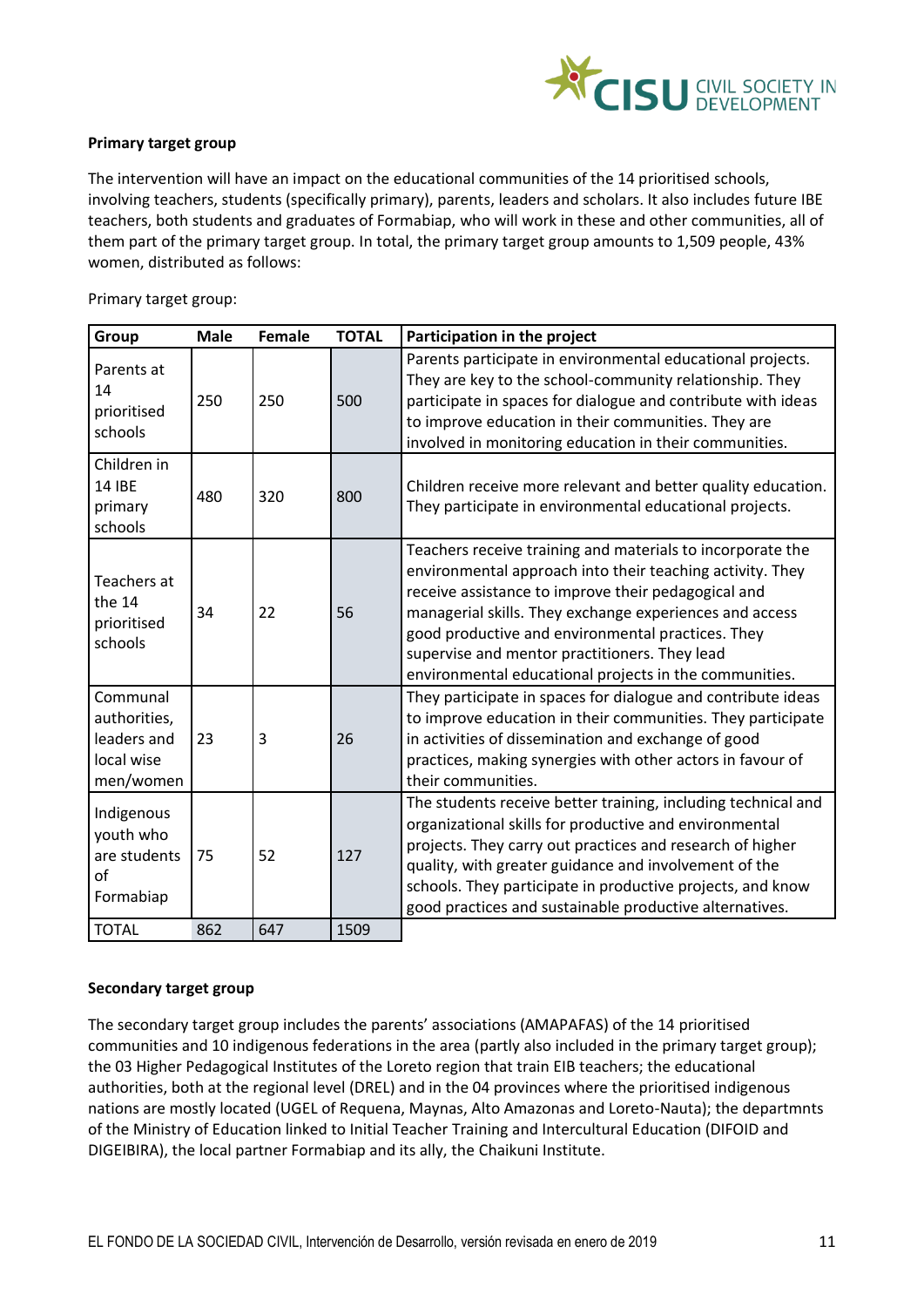

In total, the Secondary Target Group is made up of 35 institutions or organizations (including local partners) of which at least 126 representatives would be directly involved in project activities.

Secondary target group:

| Organizations/Institutions                                                                                                                                                                                                         | $N^{\circ}$  | Representat<br>ives | Participation in the project                                                                                                                                                                                                                                                                                                                                                                                                                                                                                     |
|------------------------------------------------------------------------------------------------------------------------------------------------------------------------------------------------------------------------------------|--------------|---------------------|------------------------------------------------------------------------------------------------------------------------------------------------------------------------------------------------------------------------------------------------------------------------------------------------------------------------------------------------------------------------------------------------------------------------------------------------------------------------------------------------------------------|
| Parents' associations of the target<br>communities.                                                                                                                                                                                |              | 70                  | Promote the scaling of the<br>environmental education projects to<br>community level. Are spokespeople for<br>the demands and proposals of the<br>families with regard to education and<br>environmental problems.                                                                                                                                                                                                                                                                                               |
| Indigenous federations:<br>Kukama nation:<br>AIDECOS, ACODECOSPAT,<br>Huayna Kana Kamatawara kana,<br>AKUBANA, ADECOBAP, ADECOPShawi:<br><b>FECONACHA</b><br><b>OSHAYYAP</b><br>Kichwa nation:<br><b>FECONAT</b><br><b>ORKIWAN</b> | 10           | 20                  | They coordinate and facilitate<br>communication with prioritised<br>communities. They promote the scaling<br>and replication of the initiative to other<br>communities in their sphere of<br>influence. Enhance advocacy in favour of<br>IBE in relation to State actors and NGOs                                                                                                                                                                                                                                |
| Asociación Formabiap                                                                                                                                                                                                               | $\mathbf{1}$ | 12                  | Leads the local implementation of the<br>project                                                                                                                                                                                                                                                                                                                                                                                                                                                                 |
| Chaikuni Institute                                                                                                                                                                                                                 | $\mathbf{1}$ | 5                   | Advisor on environmental and<br>productive aspects                                                                                                                                                                                                                                                                                                                                                                                                                                                               |
| Pedagogical Institutes with IBE<br>specialisation in the Loreto region.<br>IESPP Loreto, IESPP Mons. Elías Olázar,<br>IESP Cayetano Ardanza.                                                                                       | 3            | 6                   | They contribute to replicating and<br>scaling the educational management<br>approaches, methodologies and<br>instruments developed in the project.                                                                                                                                                                                                                                                                                                                                                               |
| Local education authorities:<br>Regional Directorate of Education (DREL)<br>and Educational Management Units:<br>UGEL Maynas, UGEL Loreto-Nauta,<br>Requena, UGEL Alto Amazonas.                                                   | 5            | 10                  | They validate and formalise the<br>educational management instruments<br>generated in the project. They<br>coordinate and convene teachers to<br>training and pedagogical activities at the<br>provincial level. Through agreements,<br>they facilitate the development of<br>professional practices and the hiring of<br>IBE teachers in the communities. They<br>participate in workshops, improving<br>their capacity for consultation and the<br>participation of local actors in<br>educational management. |
| Ministry of Education                                                                                                                                                                                                              | $\mathbf{1}$ | $\overline{2}$      | Validates and gives technical support to<br>the proposals of curricular<br>contextualization for training of trainers.<br>It contributes to visibility at the national<br>level.                                                                                                                                                                                                                                                                                                                                 |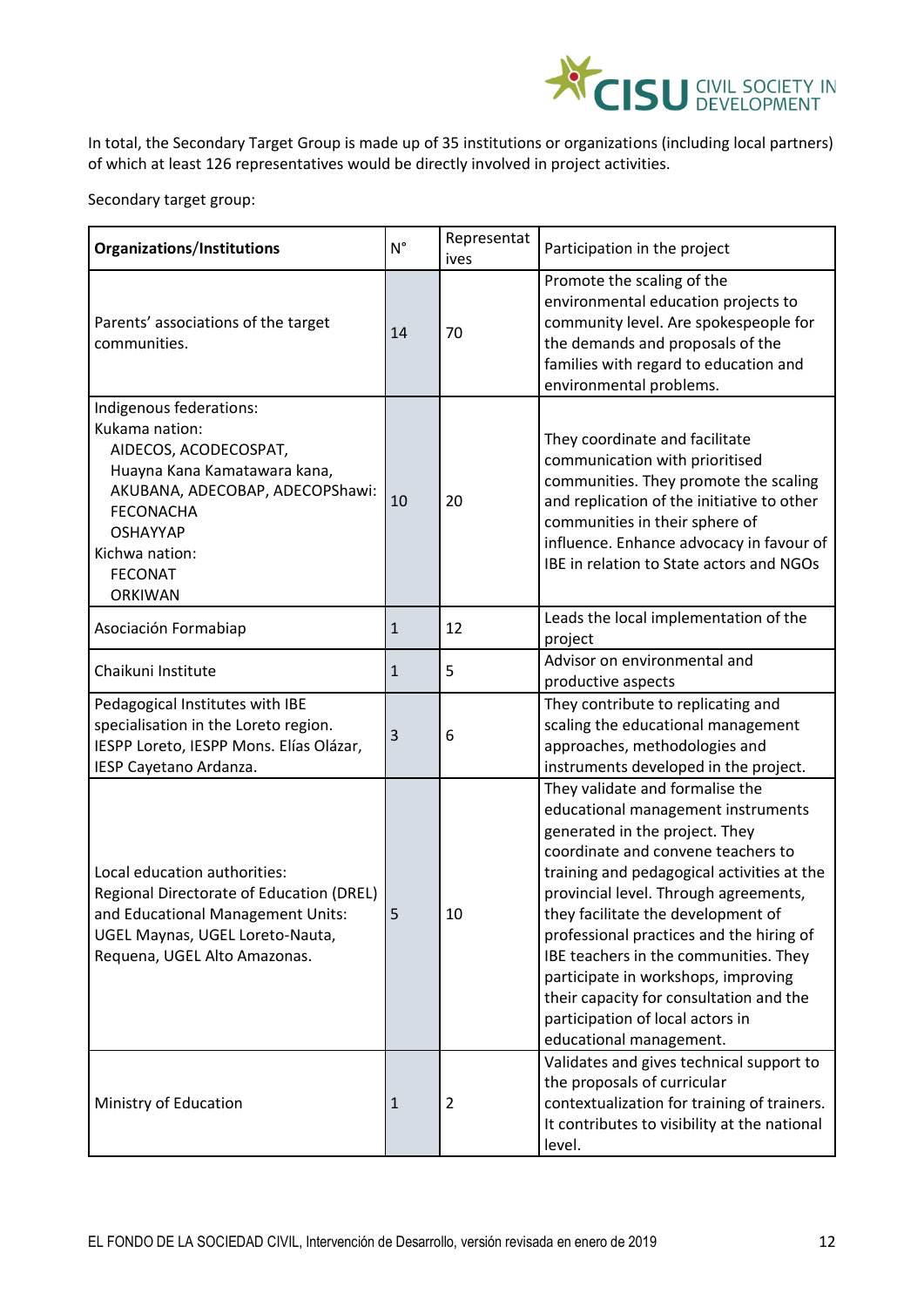

| Organizations/Institutions | $\mathsf{N}^\circ$ | Representat<br>ives | Participation in the project |
|----------------------------|--------------------|---------------------|------------------------------|
| <b>TOTAL</b>               | 35                 | 126                 |                              |

## 3.2. Legitimacy of the partners vis-à-vis the target groups.

Formabiap is an institution linked since its creation to the indigenous movement, forming part of AIDESEP (the main association of Amazonian indigenous federations at the national level), although since 2020 it has administrative independence. With more than 30 years of activity, it is widely recognized by indigenous organizations and communities, being the federations themselves who propose and endorse the young people who are going to study as EIB teachers in Formabiap. In the prioritized communities, teachers graduated from the institution already work and there is a clear interest in promoting the EIB. At the same time, the Formabiap Program is linked to the Loreto Public Higher Pedagogical Institute and its training program is approved by the Ministry of Education, being an actor recognized by the educational authorities at the national, regional and local levels. Many of the Ministry of Education's advances in national EIB policies are based on Formabiap's experience.

The Chaikuni Institute, through its Human rights and Nature Program, has a 10-year history advising and accompanying indigenous organizations, and maintains ongoing relationships and projects with some organizations from the prioritized communities, such as Huaynakana Kamatawara kana and the Platform of Peoples Affected by Oil Activity.

#### **4. Strategy and expected results of the intervention**

## 4.1. Description of objectives, results and activities

The development objective of the project is to "strengthen the intercultural citizenship of the Amazonian Kichwa, Kukama-Kukamiria and Shawi indigenous populations through a culturally relevant quality education that focuses on the exercise of their rights and the socio-environmental management of their territories for sustainable living."

The intervention strategy which contributes to this objective, is articulated in three complementary components:

1) Improve the relevance of education in communities, increasing the participation of community actors and indigenous organizations in the design of educational management tools contextualised to their socioenvironmental reality, and promoting their adoption by teachers and educational authorities.

2) Strengthen the IBE indigenous teacher education system with an approach that incorporates not only pedagogical, cultural and linguistic aspects but also instruments for critical intercultural analysis, the defence of collective rights and the socio-environmental commitment of IBE teachers.

3) Increase the socio-environmental agency of educational centres in indigenous communities, creating a network of exchange and capacity building for teachers and centres to promote environmental initiatives with cultural and social relevance.

Each of these axes is specified in its corresponding Immediate Objective.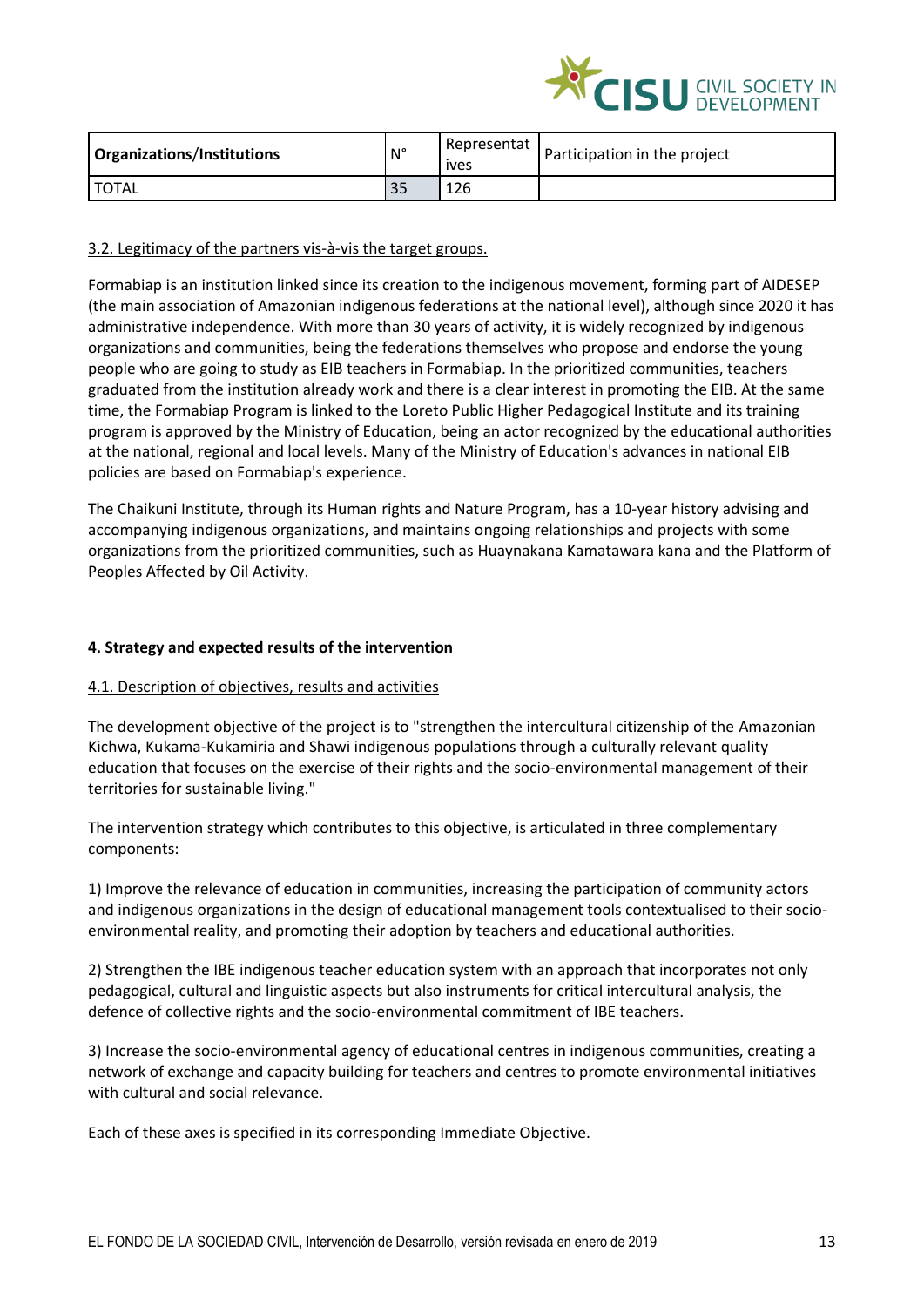

# Immediate Objectives**:**

| Description                                                                                                                                                                                                                                                                                                                                              | Indicators                                                                                                                                                                           | <b>Means of verification</b>                                                                                                                                                                                                                       |
|----------------------------------------------------------------------------------------------------------------------------------------------------------------------------------------------------------------------------------------------------------------------------------------------------------------------------------------------------------|--------------------------------------------------------------------------------------------------------------------------------------------------------------------------------------|----------------------------------------------------------------------------------------------------------------------------------------------------------------------------------------------------------------------------------------------------|
| Objective 1.<br>As of July 31, 2025, at least 150<br>primary schools in Kichwa,<br>Kukama Kukamiria and Shawi<br>communities have diversified<br>educational tools for an education<br>relevant to their cultural identity<br>and their social-environmental<br>environment.                                                                             | 1.1.<br>150 primary schools in Kichwa,<br>Kukama and Shawi communities<br>implement an IBE curriculum<br>adapted for each village, through<br>IBE teachers.                          | Information from the Local<br><b>Educational Management Unit</b><br>on Primary IBE centres in the<br>Kichwa and Kukama Kukamiria<br>villages of the Loreto region.                                                                                 |
| Objective 2.<br>As of July 31, 2025, 127 IDF<br>Formabiap students and<br>graduates from the Kichwa,<br>Kukama Kukamiria and Shawi<br>peoples have enhanced<br>competencies and capacities to<br>provide relevant bilingual<br>intercultural training aimed at the<br>full exercise of rights and the<br>sustainable use of their peoples'<br>territory. | 1.2.<br>127 students and graduates of<br>Formabiap with a contextualixed<br>FID curriculum and with greater<br>competencies of critical analysis<br>and environmental<br>commitment. | Titles issued to IBE teachers<br>from the Kichwa, Kukama-<br>Kukamiria and Shawi peoples.<br>Evaluation of graduates,<br>including competencies for<br>environmental responsibility<br>and the productive<br>sustainability of the<br>communities. |
| Objective 3.<br>As of July 31, 2025, 14<br>educational centres of Kichwa,<br>Kukama Kukamiria and Shawi<br>communities are implementing<br>socio-environmental educational<br>projects with community<br>involvement.                                                                                                                                    | 1.3.<br>14 Educational projects<br>implemented by educational<br>centres in 06 Kichwa communities,<br>04 Kukakama-Kukamiria<br>communities and 04 Shawi<br>communities.              | Visits and reports of the<br>projects implemented at the<br>initiative of IBE practitioners<br>and graduates.<br>Evaluation of the perception<br>and involvement of the<br>communities on the projects<br>implemented                              |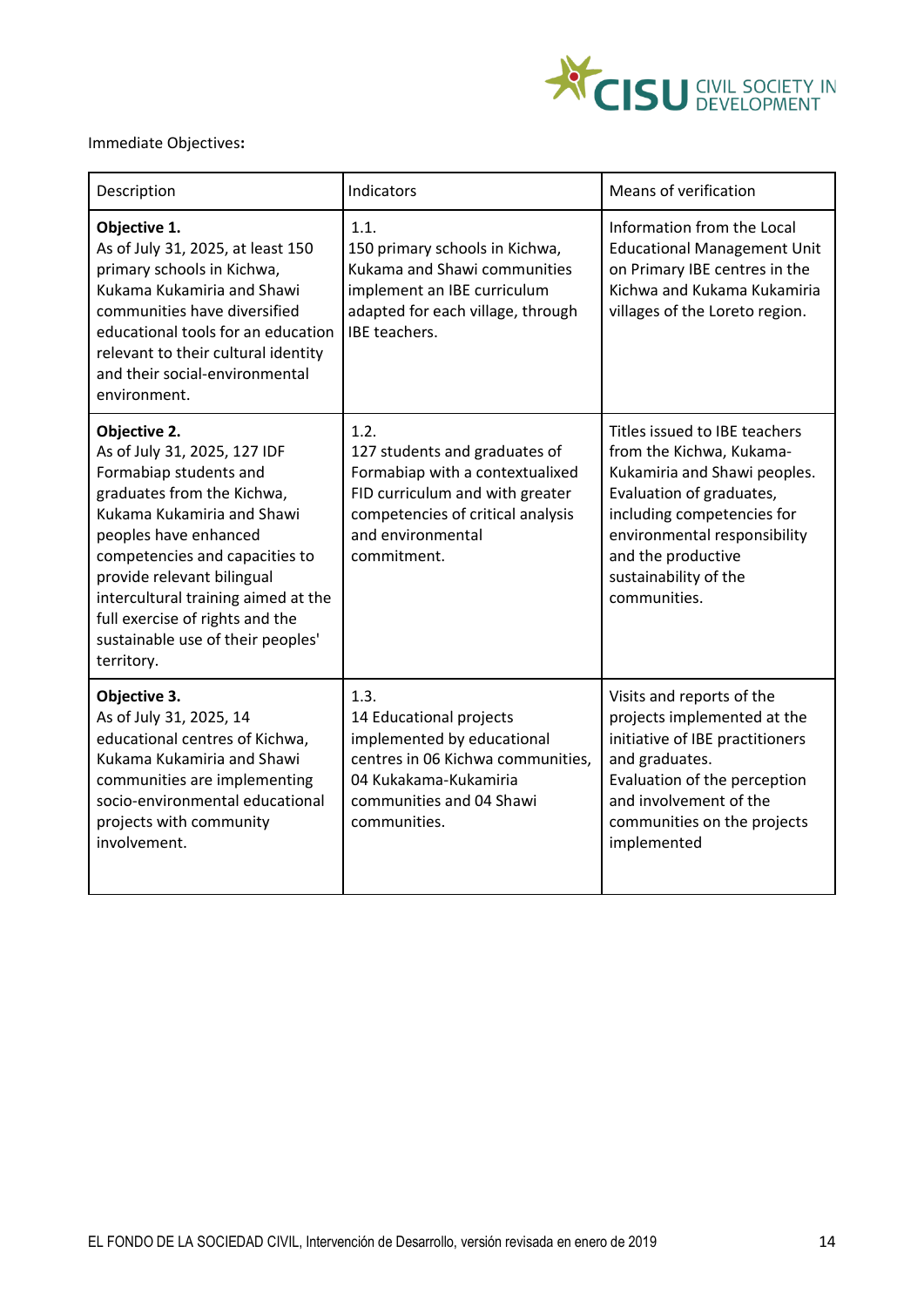

# **Results and activities**

For each objective, the following results and activities are defined:

| Objective 1. As of July 31, 2025, at least 150 primary schools in Kichwa, Kukama Kukamiria and Shawi    |                                                               |  |  |  |
|---------------------------------------------------------------------------------------------------------|---------------------------------------------------------------|--|--|--|
| communities have diversified educational tools for an education relevant to their cultural identity and |                                                               |  |  |  |
| their social-environmental environment.                                                                 |                                                               |  |  |  |
| R.1 As of December 31, 2022, 03 working                                                                 | 1.1.1. Organise a coordination and presentation meeting       |  |  |  |
| groups (one for each people) have been                                                                  | with at least 17 representatives of 09 grassroots indigenous  |  |  |  |
| created with the participation of                                                                       | organizations and the Local Educational Management Units      |  |  |  |
| Formabiap specialists, wise men/women,                                                                  | (UGEL) of Nauta, Maynas, Alto Amazonas and Requena.           |  |  |  |
| local education authorities (UGEL),                                                                     | 1.1.2. Form 03 participatory working groups, one for each     |  |  |  |
| parents and indigenous organizations, to                                                                | people, each with 15 representatives of indigenous            |  |  |  |
| develop guidelines for intercultural                                                                    | organizations, parents and educational authorities in the     |  |  |  |
| education with an environmental and                                                                     | provinces of Nauta, Maynas, Alto Amazonas and Requena.        |  |  |  |
| rights approach.                                                                                        | 1.1.3. Systematise the contributions and write 03 proposals   |  |  |  |
| Indicator - Means of verification 03                                                                    | (one for each town) to incorporate IBE in the Provincial      |  |  |  |
| working tables with 15 representatives-                                                                 | Educational Plans. (PEL).                                     |  |  |  |
| Minutes of agreement of each table,                                                                     |                                                               |  |  |  |
| attendance lists, photographic records.                                                                 |                                                               |  |  |  |
| R.2. As of July 31, 2023, Formabiap,                                                                    | 1.1.4. Carry out 01 workshop-seminar of 4 days (in 2022) for  |  |  |  |
| together with local education authorities,                                                              | 09 Formabiap specialists with expert advisors in curricular   |  |  |  |
| parents, scholars and indigenous                                                                        | diversification.                                              |  |  |  |
| organizations, has developed 03                                                                         | 1.1.5. Write the proposal for adaptation of the 03 curricula, |  |  |  |
| diversified IBA Basic Education Curricula                                                               | one for each indigenous peoples, with external advice.        |  |  |  |
| for the Kichwa, Kukama Kukamiria and                                                                    | 1.1.6. Validate the 03 curricula through 05 workshops in      |  |  |  |
| Shawi peoples of the Loreto region.                                                                     | prioritised areas of the 03 indigenous peoples, each with 40  |  |  |  |
| <b>Indicator - Means of Verification</b>                                                                | representatives of educational centres, indigenous            |  |  |  |
| 03 Diversified curricula published (1500                                                                | organizations, local scholars and parents.                    |  |  |  |
| copies each)                                                                                            | 1.1.7. Validate the 03 curricula through 04 Workshops, each   |  |  |  |
|                                                                                                         | with 05 representatives of the provincial educational         |  |  |  |
|                                                                                                         | authorities (UGEL) of Nauta, Maynas, Alto Amazonas and        |  |  |  |
|                                                                                                         | Requena and 03 members of the Technical Team                  |  |  |  |
|                                                                                                         | (Formabiap-Chaikuni)                                          |  |  |  |
| R. 3. As of July 31, 2023, curricula                                                                    | 1.1.8. Edit and publish the 03 adapted curricula and          |  |  |  |
| adapted for the Shawi, Kukama-                                                                          | document 01 of local educational policy guidelines for        |  |  |  |
| Kukamiria, and Kichwa peoples have been                                                                 | indigenous peoples with an environmental focus.               |  |  |  |
| presented and distributed to 400                                                                        | 1.1.9. Organise 04 workshops in coordination with the         |  |  |  |
| teachers and educational authorities in                                                                 | educational authorities (UGEL) of each province, to present   |  |  |  |
| the provinces of Alto Amazonas, Nauta,                                                                  | and distribute the curricula and guidelines to teachers, with |  |  |  |
| Maynas and Requena.                                                                                     | 100 participants per workshop.                                |  |  |  |
| <b>Indicator - Means of verification</b>                                                                |                                                               |  |  |  |
| 04 Workshops executed with 100                                                                          |                                                               |  |  |  |
| participants- Attendance lists and                                                                      |                                                               |  |  |  |
| photographic record.                                                                                    |                                                               |  |  |  |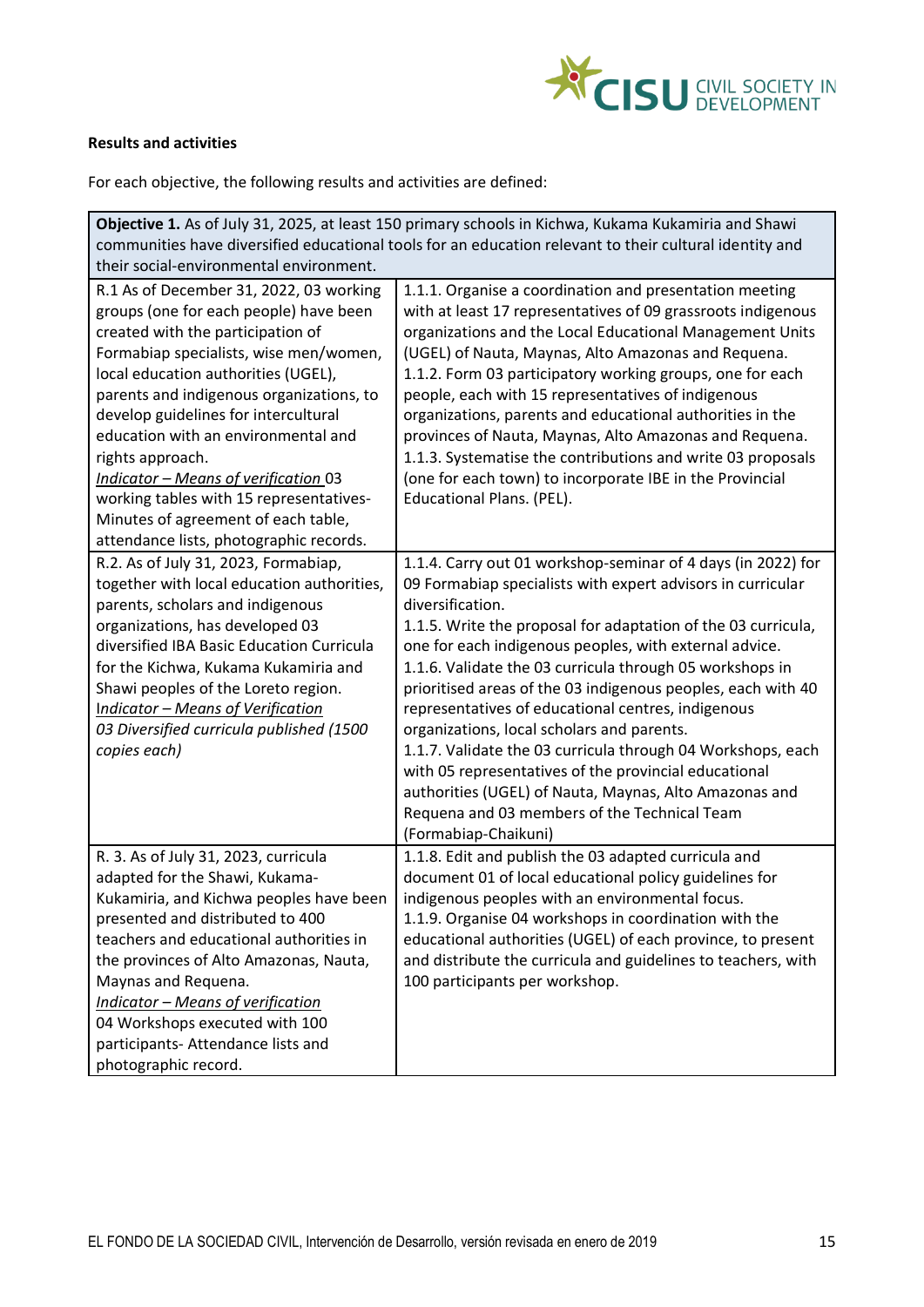

| <b>Objective 2.</b> As of July 31, 2025, 127 IDF Formabiap students and graduates from the Kichwa, Kukama |
|-----------------------------------------------------------------------------------------------------------|
| Kukamiria and Shawi peoples have enhanced competencies and capacities to provide relevant bilingual       |
| intercultural training aimed at the full exercise of rights and the sustainable use of their peoples'     |
| territory.                                                                                                |

| R.5. As of December 31, 2024, a team of<br>at least 09 trainers from various<br>disciplines, 03 indigenous sages, and<br>Kichwa, Kukama-kukamiria and Shawi<br>students of IBE of Formabiap, have<br>participated in workshops of dialogue of<br>knowledge for the design of integrative<br>pedagogical projects focused on the<br>environment.<br><b>Indicator - Means of verification</b><br>12 Workshops held with 40 participants-<br>Attendance lists, photographic record,<br>Materials and evaluation report. | 1.2.1. Design and carry out 04 workshops per year, each<br>with 40 people including teachers, scholars and students of<br>Formabiap, to contextualise the environmental approach to<br>the IBE and its application to environmental-productive<br>projects with the communities.                                                                                                                                                                                                                                                                                                                                                                              |
|----------------------------------------------------------------------------------------------------------------------------------------------------------------------------------------------------------------------------------------------------------------------------------------------------------------------------------------------------------------------------------------------------------------------------------------------------------------------------------------------------------------------|---------------------------------------------------------------------------------------------------------------------------------------------------------------------------------------------------------------------------------------------------------------------------------------------------------------------------------------------------------------------------------------------------------------------------------------------------------------------------------------------------------------------------------------------------------------------------------------------------------------------------------------------------------------|
| R.6. As of December 31, 2023,<br>Formabiap, together with the regional<br>educational authorities (DREL), teachers,<br>scholars and pedagogical institutions of<br>IBE of the region, have contextualised the<br>curriculum of Initial Teacher Education<br>for primary IBE, incorporating the<br>intercultural environmental approach.<br><b>Indicator - Means of verification</b><br>01 Contextualised FID curriculum<br>published (300 copies)                                                                    | 1.2.2. Carry out 01 seminar-workshop with external<br>advisors, aimed at 15 teachers and sages of Formabiap and<br>specialists of the ISPP Loreto, to contextualise the teacher<br>training curriculum (FID) of primary IBE.<br>1.2.3. Write the contextualization proposals of the IDF<br>National Curriculum for the Primary EIB level<br>1.2.4. Validate the contextualised curricula with 17<br>representatives of the Regional Educational Authority<br>(DREL), national educational authorities (DIFOID and<br>DIGEIBIRA) and IBE pedagogical institutes at regional level.<br>1.2.5. Edit, publish and distribute 01 contextualised FID<br>curriculum. |
| R.7. As of December 31, 2023,<br>Formabiap, with contributions from the<br>wise men, has developed a<br>methodological guide and updated<br>educational material for teachers to<br>incorporate the intercultural<br>environmental approach into their work.<br>Indicator - Means of verificatión<br>01 Methodological guide published (1500<br>copies)<br>03 kits of exemplary learning units, 01 in<br>kukama. 01 in shawi, 01 in Kichwa<br>published (x 1500 copies)                                              | 1.2.6 Develop and publish a methodological guide for rural<br>teachers on socio-environmental approach, productive<br>conservation and defence of the territory.<br>1.2.7. Develop educational materials (08 exemplary learning<br>units) with an environmental-intercultural approach for the<br>Kichwa, Kukama Kukamiria and Shawi peoples.                                                                                                                                                                                                                                                                                                                 |
| R.8 As of July 31, 2025, at least 127 IBE<br>students have carried out internships in<br>demonstration spaces Implemented to<br>develop environmental projects of<br>reforestation, productive conservation of<br>natural resources and regeneration of<br>ecosystems in the CEZ of Formabiap.                                                                                                                                                                                                                       | 1.2.8. Design and implement at least 05 pilot production<br>spaces on Formabiap's land with specialised advice,<br>including nursery, agroforestry plots, integral waste<br>management system and fertiliser production, orchards and<br>small animal modules.<br>1.2.9. Carry out 04 practical workshops per year for<br>technical training in nursery management, fertiliser                                                                                                                                                                                                                                                                                |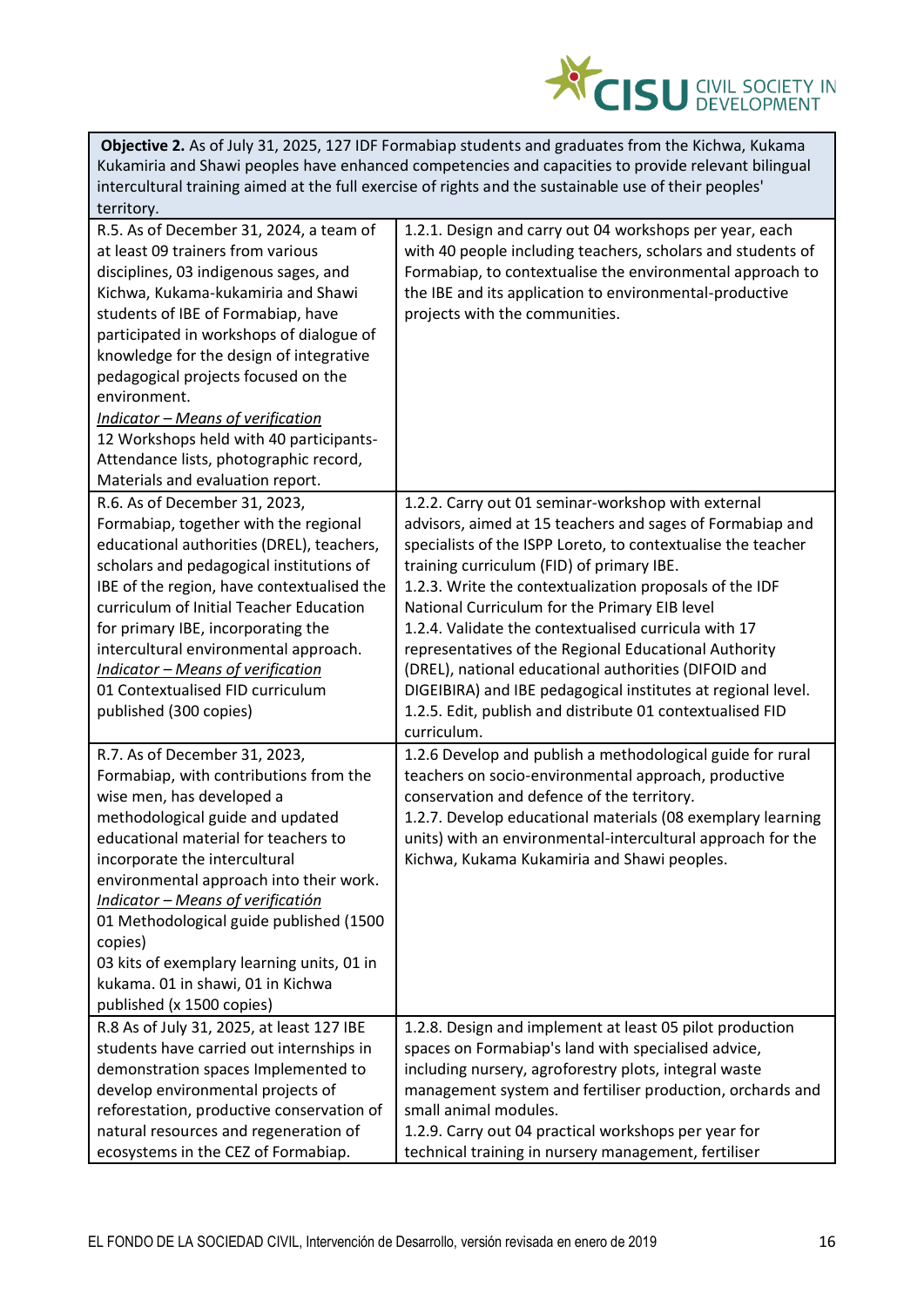

| Indicator - Means of verification          |  |  |
|--------------------------------------------|--|--|
| Report of practices in productive projects |  |  |
| of 127 students. Photographic record,      |  |  |
| plans and reports of the spaces            |  |  |
| implemented in the CEZ                     |  |  |
|                                            |  |  |

production, agronomic and forestry management, biowaste, integral waste management, etc. aimed at 40 students and teachers of Formabiap. 1.2.10. Carry out 01 demonstrative visit per year for 30 students, wise men/women and teachers of Formabiap to the Permaculture Center of Chaikuni to exchange experiences and learn about sustainable production technologies.

**Objective 3.** As of July 31, 2025, 14 educational centres of Kichwa, Kukama Kukamiria and Shawi communities are implementing socio-environmental educational projects with community involvement.

| R.9. As of July 31, 2025, at least 14 prioritised schools from<br>1.3.1 A visit and coordination workshop    |  |
|--------------------------------------------------------------------------------------------------------------|--|
| 03 indigenous peoples have been organised into a pilot<br>in each of the 14 prioritised communities          |  |
| with teachers, community authorities,<br>network of intercultural environmental education, involving         |  |
| local leaders and parents.<br>parents, leaders and federations.                                              |  |
| Indicator - Means of verificatión                                                                            |  |
| 14 Schools associated with intercultural environmental                                                       |  |
| education network - agreements, minutes of agreements.                                                       |  |
| R.10. As of July 31, 2025, at least 56 teachers from 14<br>1.3.2. Carry out interlearning workshops          |  |
| with an environmental-intercultural<br>communities have exchanged experiences and have greater               |  |
| skills to design environmental-productive pedagogical<br>approach, in each focal point, 05                   |  |
| projects and generate environmentally responsible<br>workshops per year, aimed at teachers                   |  |
| from the 14 prioritised educational<br>attitudes.                                                            |  |
| <b>Indicator - Means of verification</b><br>centres.                                                         |  |
| 18 workshops held with teachers from 14 participating                                                        |  |
| schools - Attendance lists, photographic record, materials                                                   |  |
| and evaluation report.                                                                                       |  |
| R.11. As of July 31, 2025, at least 127 IDF students of IBE<br>1.3.3. Hold a 4-day workshop-seminar for      |  |
| have been advised on the design of educational projects for<br>06 Formabiap specialists, with specialised    |  |
| advisors to develop the research<br>sustainable production, forest management and                            |  |
| guidelines and pre-professional practices<br>regeneration of natural resources, with the involvement of      |  |
| of future IBE teachers with an<br>communities.                                                               |  |
| <b>Indicator - Means of verification</b><br>environmental-productive approach.                               |  |
| Thesis/internship reports of 127 students with experience on<br>1.3.4. Workshops on community project        |  |
| management for 127 trainees.<br>socio-environmental projects, linked with the theoretical                    |  |
| learning from the training.<br>1.3.5. Support the implementation of 05                                       |  |
| pilot projects of sustainable management                                                                     |  |
| of natural resources, in the communities                                                                     |  |
| prioritised for the recovery of forests and                                                                  |  |
| agroforestry systems, according to the                                                                       |  |
| needs of each community.                                                                                     |  |
| 1.3.6. Carry out annually at least one visit<br>R.12. As of December 31, 2024, the 14 prioritised schools of |  |
| of 05 days for the monitoring and<br>03 indigenous peoples have received IBE student-teachers in             |  |
| practices and a monitoring and pedagogical accompaniment<br>evaluation of environmental pedagogical          |  |
| by Formabiap                                                                                                 |  |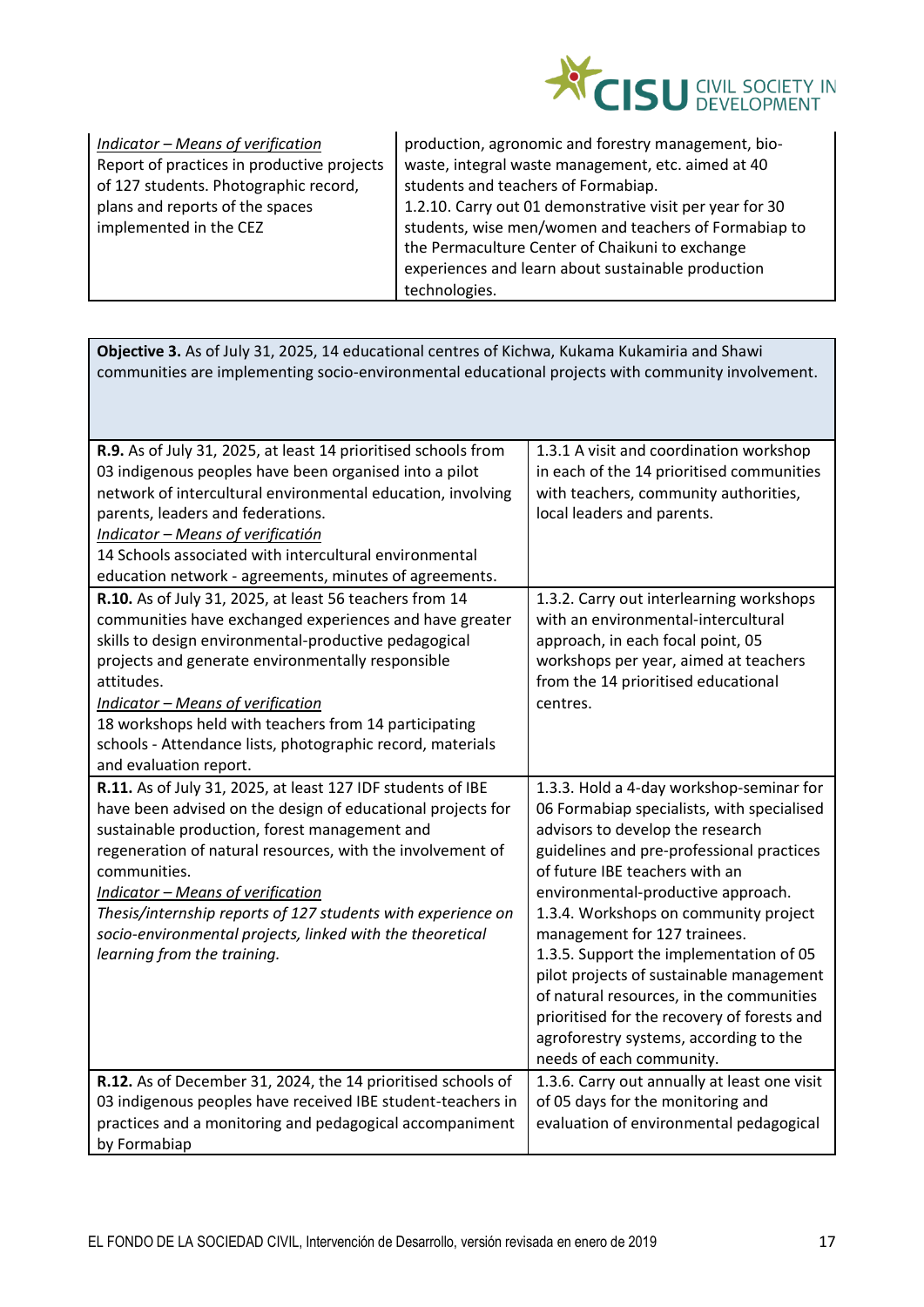

| Indicator - Means of verification<br>reports of monitoring visits to 14 schools in 3 years (38<br>visits).                                                                                                                                                                                                                                                                                                                                                                                   | projects, by Formabiap-Chaikuni<br>specialists, in the 14 schools.                                                                                                                                                                                                                                                                                                                                                             |
|----------------------------------------------------------------------------------------------------------------------------------------------------------------------------------------------------------------------------------------------------------------------------------------------------------------------------------------------------------------------------------------------------------------------------------------------------------------------------------------------|--------------------------------------------------------------------------------------------------------------------------------------------------------------------------------------------------------------------------------------------------------------------------------------------------------------------------------------------------------------------------------------------------------------------------------|
| R.13. As of July 31, 2025, at least 05 communities have in a<br>workshop disseminated their educational projects with an<br>environmental focus among indigenous organizations,<br>educational authorities and governmental and non-<br>governmental development promoters.<br><b>Indicator - Means of verification</b><br>Dissemination event of 05 environmental education projects<br>with 50 participants- Attendance list, photographic record of<br>the event -Dissemination material. | 1.3.7. Systematise and elaborate material<br>for the dissemination of environmental-<br>productive projects: brochure,<br>audiovisual production, photographic<br>exhibition.<br>1.3.8. Organise an event to disseminate<br>the projects with 50 representatives of<br>civil society organizations, indigenous<br>organizations and potential financing<br>managers to showcase successful<br>projects and generate synergies. |

## 4.2. Development Approach: capacity-advocacy-strategic deliveries

The proposed plan for strategic deliveries (mainly related to the strengthening of the IBE training system) to be translated into local capacity building in remote communities, is based on the design and implementation of socio-environmental educational projects. These projects involve the mobilisation and joint work of three main educational actors that act as a transmission belt:

Formabiap Specialists (+Chaikuni Advisors), IBE student teachers and Teachers from rural schools (especially Formabiap graduates).

The educational projects, designed by the students, with the guidance of specialists and promoted by local teachers, will have a practical component aimed at productive improvement and environmental regeneration in the communities, which will allow not only training of children but also involve parents who, through their participation, will strengthen their organizational and technical capacities, while expanding environmental and social responsibility from the school to the community as a whole.

In turn, so that the improvement of capacities translates into advocacy, the project foresees the creation of spaces for participation, dialogue and dissemination, where indigenous communities, teachers and organizations will promote proposals to educational authorities in favour of a quality IBE with a strong socio-environmental commitment.

Through this advocacy, it would be possible, among other things, to prioritise the hiring of IBE teachers in the communities, to make progress in the adaptation and contextualization of curricula for different peoples, to increase scholarship programs so that more indigenous young people can study in Formabiap and other EIB centres, to develop teacher professionalisation programs for non-qualified indigenous teachers, and increase state resources for rural schools in EIB.

## 4.3. Adaptation to existing priorities, plans and resources in the context.

The intervention takes into account the policies and plans of the education sector at the national and regional levels, which recognize the importance of providing relevant education in accordance with the cultural and socio-environmental diversity of the country. These policies include the Sectoral Policy of Intercultural Education and Bilingual Intercultural Education of 2016, and the National Plan of Bilingual Intercultural Education to 2021. Formbiap's education plan is based on the Ministry of Education's (and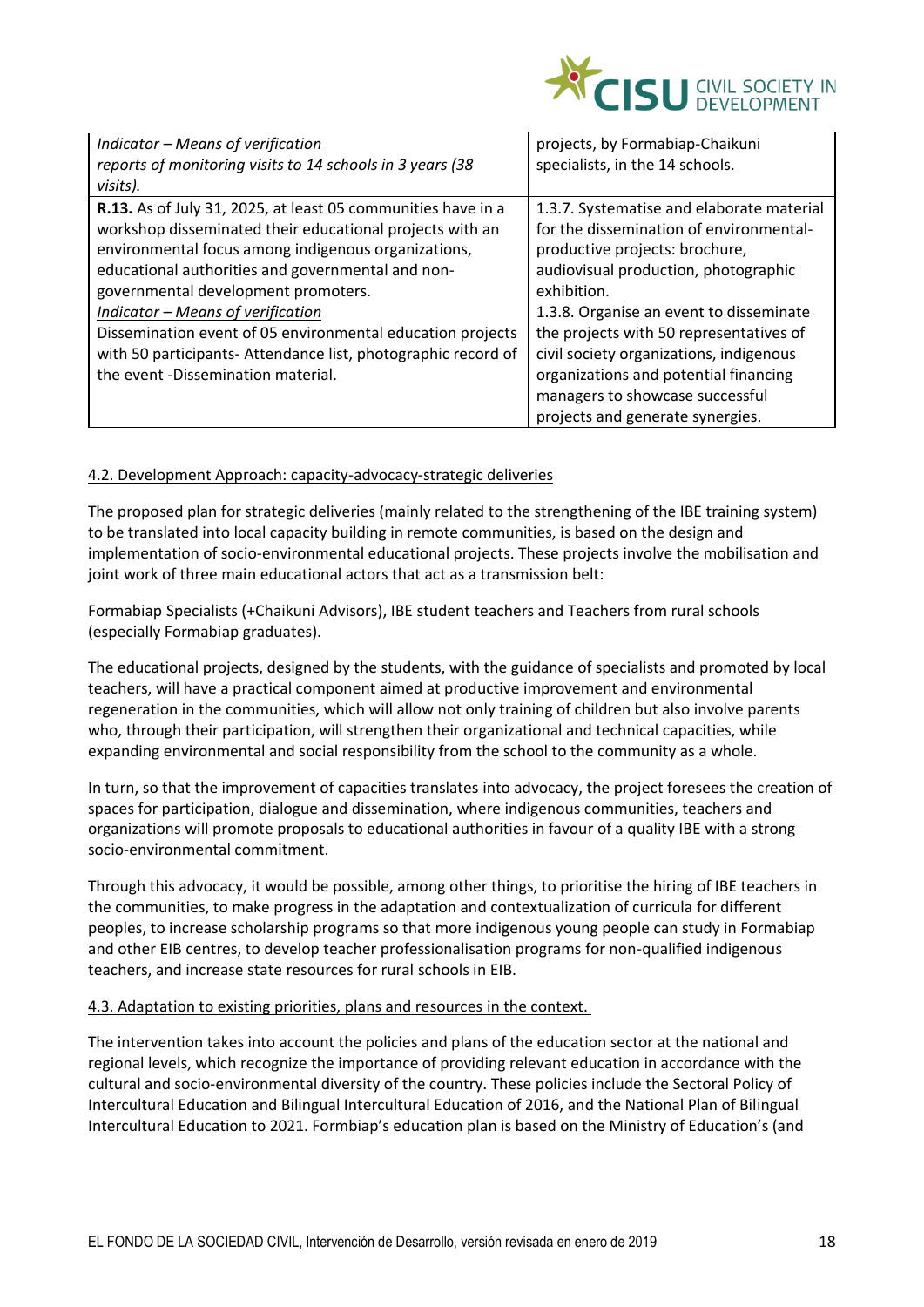

decentralised offices') official plans, programs and managerial instruments, with corresponding adaptations to IBE.

Regarding the environmental theme, the National Curriculum of Basic Education of 2017 includes Competence 18 "Responsible management of space and environment" and the environmental approach, is included as a transversal element in the National Plan for Environmental Education and the National Strategy for Environmental Education 2016-2021. Other components are Environmental Institutional Management and Environmental Pedagogical Management, as well as the thematic axes of Eco-efficiency, Climate Change, Health and Natural Risks.

The different results of the project such as: the adaptation of national curricula to the socio-cultural context at the regional and local level, the participation of project actors in the process of preparing regional and local educational plans, the pedagogical updating and supervision of graduated teachers by their study centres, etc. are in accordance with the guidelines of educational policies in Peru.

At the operational level, the project also relies on the structure and resources of the public system to which the prioritised schools belong. Formabiap works in agreement with the Higher Pedagogical Institute of Loreto which allows the formalisation of its education and also has 09 teachers hired by the State. Another resource is the scholarship programs for IBE of the national program PRONABEC and other organizations, which are granted to indigenous students andcover part of the costs of their education and accommodation in the Formabiap Program.

Formabiap has relations with the educational authorities and has maintained agreements with some of the local education authorities (UGEL) of the areas where its graduates work. It also has contact with the indigenous federations of these areas.

## 4.4. Risk factors for the fulfillment of mitigation objectives and measures.

The main risk factors and the assumptions on which compliance with the project's chain of results is based are:

a) Little involvement of the education authorities.

Local and regional education authorities have a low level of interest in and motivation to carry out their work efficiently and drive improvements in the education system in general. It is considered likely that this situation will not improve significantly during the project period, due to high levels of inertia, corruption and structural deficiencies of the local public system. The intervention has therefore been designed with a relatively low involvement of local educational authorities. Their involvement is limited to activities that contribute to fulfilling their functions and increasing their prestige without demanding great additional effort on their part.

It is estimated that the educational authorities will carry out without problems the minimum actions foreseen for the fulfilment of the results, without any detrimental effect on the project's immediate objectives. These include approving the entry of new students to Formabiap in the coming years, signing collaboration agreements, participating in technical fora, facilitating the realisation of student teaching practice and authorising interventions in public schools.

The strengthened advocacy of federations, teachers and parents is expected in the medium term to achieve a higher level of education authority involvement, which would amplify the impact of the project.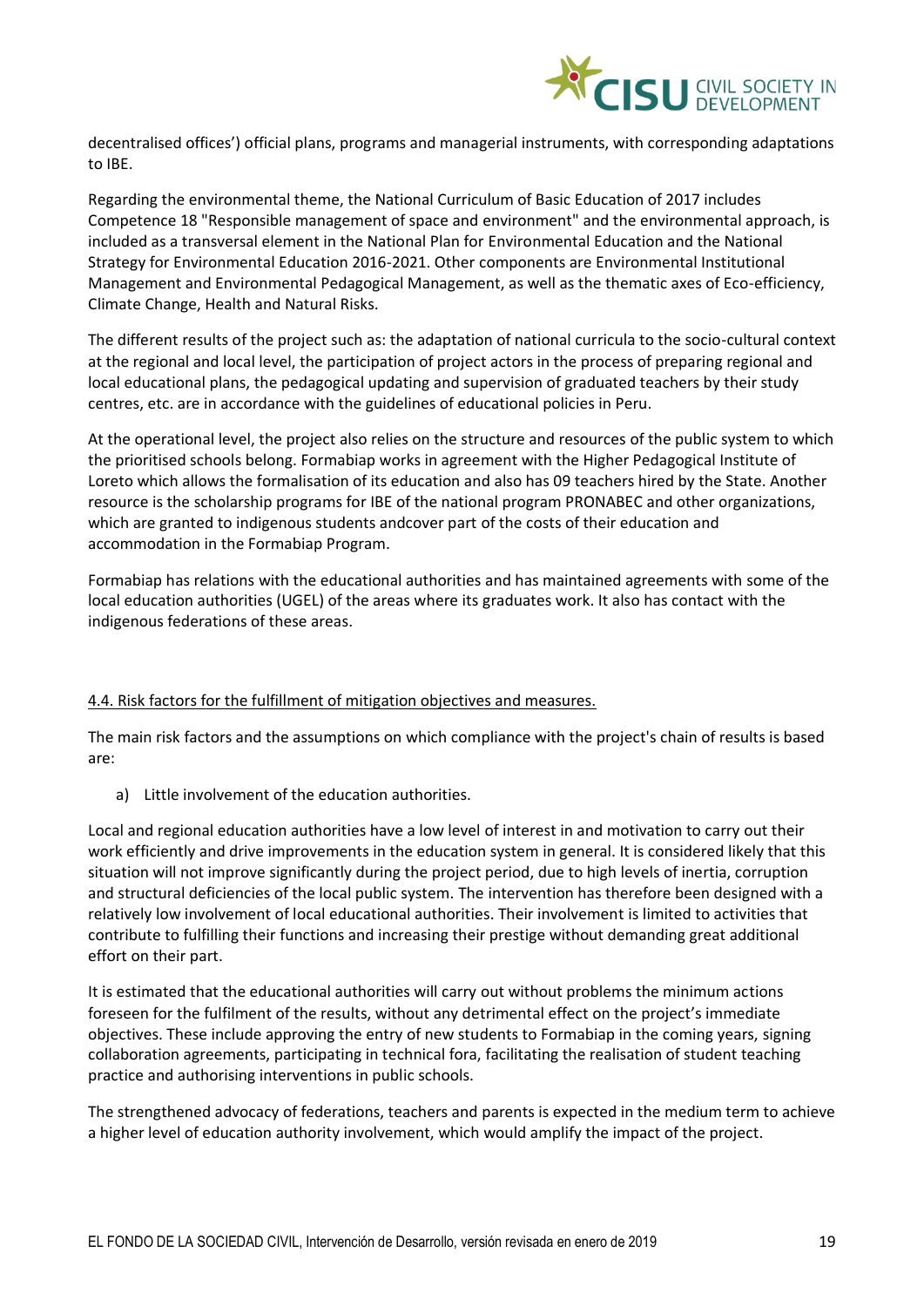

# b) Changes to the legal framework favourable to IBE

The risk of a significant setback for the IBE-friendly regulatory environment at the national level is considered to be very low. A drastic reduction of IBE scholarship programs, changes to regulations that facilitate the hiring of intercultural teachers or the loss of official recognition of IBE study programs would have a significant negative impact on the fulfilment of objectives, but these changes are unlikely to occur simultaneously and in the short term. If a significant setback in the recognition of IBE should occur, the capacity of the indigenous movement and other actors at national and international levels to pressure the government would be activated.

c) Low personal motivation and participation of the primary target group

Low levels of participation and interest from teachers, IBE students and community actors in the project would significantly reduce its effect and the quality of the results. The very design of the intervention strategy and the methodologies used seek to maintain a reasonably high level of participation and motivation to generate the expected effects. The intervention is based on growing demand from the target groups themselves, on Formabiap's previous experience and on the trusting relationships of the federations, communities and teachers with Formbiap, the selection of communities where there are already IBE teachers from Formabiap, and the support of indigenous organizations in the area. This limits the risk that the project will suffer due to lack of participation.

d) Natural or social emergencies.

Unforeseen events in the area, such as floods, landslides, strikes and protests, or even another state of emergency due to Covid-19, may temporarily prevent access to communities or the normal functioning of Formabiap. Such events would foreseeably delay the implementation of activities and the delivery of results, but are unlikely to last long enough to completely impede the implementation of the project. Mitigation measures in this case would be the rescheduling of activities and/or extension of the project period.

## 4.5 Intervention methodologies

The project strategy draws on partners' extensive experience in community interventions and takes into account those methodologies most likely to contribute to achieving the desired effects.

a) Participatory construction of knowledge.

Strategies of interlearning and dialogue with teachers and scholars will be used in order to generate proposals for an environmental education pertinent to the cultures and territories of indigenous peoples. This will involve reinterpreting Western concepts, discourses and strategies of environmental education under indigenous epistemology with a critical approach encompassing not only individual behaviours but the analysis of social, economic and cultural systems.

b) Practical application and use of appropriate techniques.

The intervention promotes practical learning and the delivery of concrete achievements that are applicable to the context of the target group. Both in the Formabiap's training spaces and in the communities themselves, some level of physical structure will be piloted: agroforestry plots, orchards, breeding modules, structures for waste management, etc., installed with the traditional collective work modality of the communities (mingas). The techniques and technologies promoted by these interventions should be based on local resources, knowledge and capacities; activities that require greater external technical, material or economic dependence are less sustainable.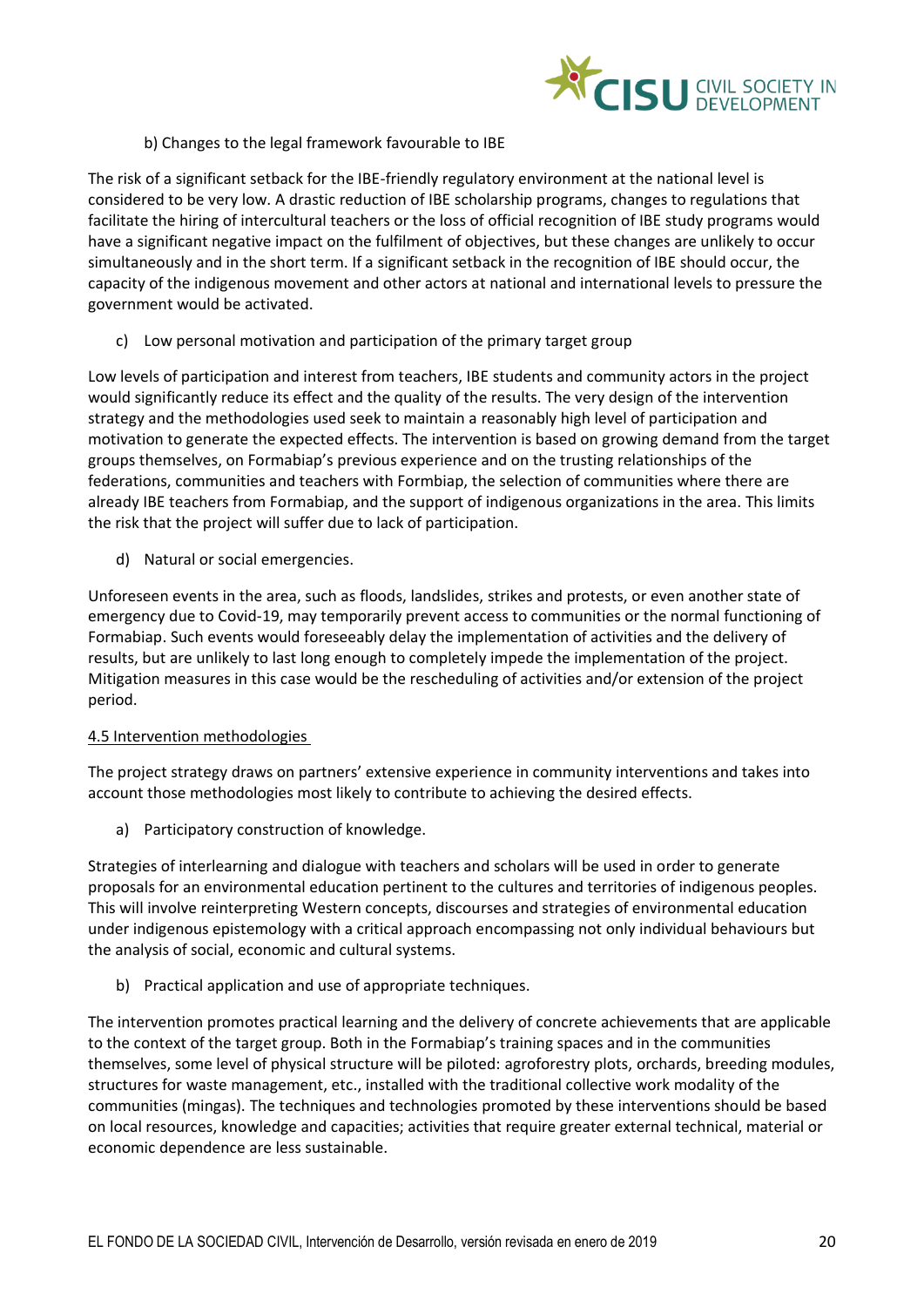

# c) Different levels of implication.

In the Amazon, projects that propose communal management of activities and products usually lead to failure and abandonment because a sense of ownership and collective responsibility is not achieved. Deliveries at the family or extended family level have better results. There should always be an owner/promoter, no matter how many people participate in an activity under the traditional mechanisms of communal solidarity. The intervention will take into account by categorising participants into three circles of implication: the people strongly involved; those who collaborate occasionally and those who are not interested at all, but can be mobilised in the medium or long term. It will be essential to identify people who are part of the first circle and focus training efforts on them, while the strategy regarding people from the outermost circle will be more focused on information.

d) Empowerment and motivation of individuals:

The intervention will progressively promote greater involvement and responsibility of target group members, accompanied by a recognition of their achievements and abilities. For intervention sustainability, it is necessary that the actors are aware of their own transformative power. The exchange of experiences, dialogue, work at a personal level, and in general the application of horizontal methodologies that promote mutual learning, will contribute to empowering the members of the target group, who in many cases are in a context of low motivation, neglect and low confidence in their possibilities.

#### 4.6 Monitoring and sistematization

#### **Monitoring**

The overall evaluation and monitoring will be carried out based on the indicators defined in the project logical framework reported above. At the time of implementation, a detailed operational plan shall be drawn up for each year, including process indicators and mid-level result indicators. The operational plans will be shared and agreed with the entire technical-administrative team. Compliance shall be monitored by the General Coordinator.

Bimonthly evaluations of results and semi-annual evaluations of progress towards the fulfilment of the objectives, based on reports and products, are proposed. To facilitate monitoring and internal coordination, report forms will be prepared to be completed by each person involved in the technical execution, as well as monthly meetings for self-evaluation and team coordination within the CICED, Formabiap, Chaikuni alliance.

The monitoring of progress in the field, which requires a considerable logistical effort and demand for human resources, is a central element of the implementation strategy and will allow the identification of changes in the target group and possible changes in the context of intervention. For the evaluation of the impacts, data collection instruments such as interviews and surveys among the target group itself will be used, starting from the second year.

The feedback received from monitoring and evaluation will allow for possible adjustments that correspond to the annual operational planning and in the implementation strategies. The submission of technical and financial reports at the external level will be done on a semi-annual basis unless another modality is established by CISU.

## **Systematisation**

Different actions of systematisation and dissemination of experiences are planned, covering the projects developed by the schools themselves, the results of the workshops, work fora and dialogues of knowledge,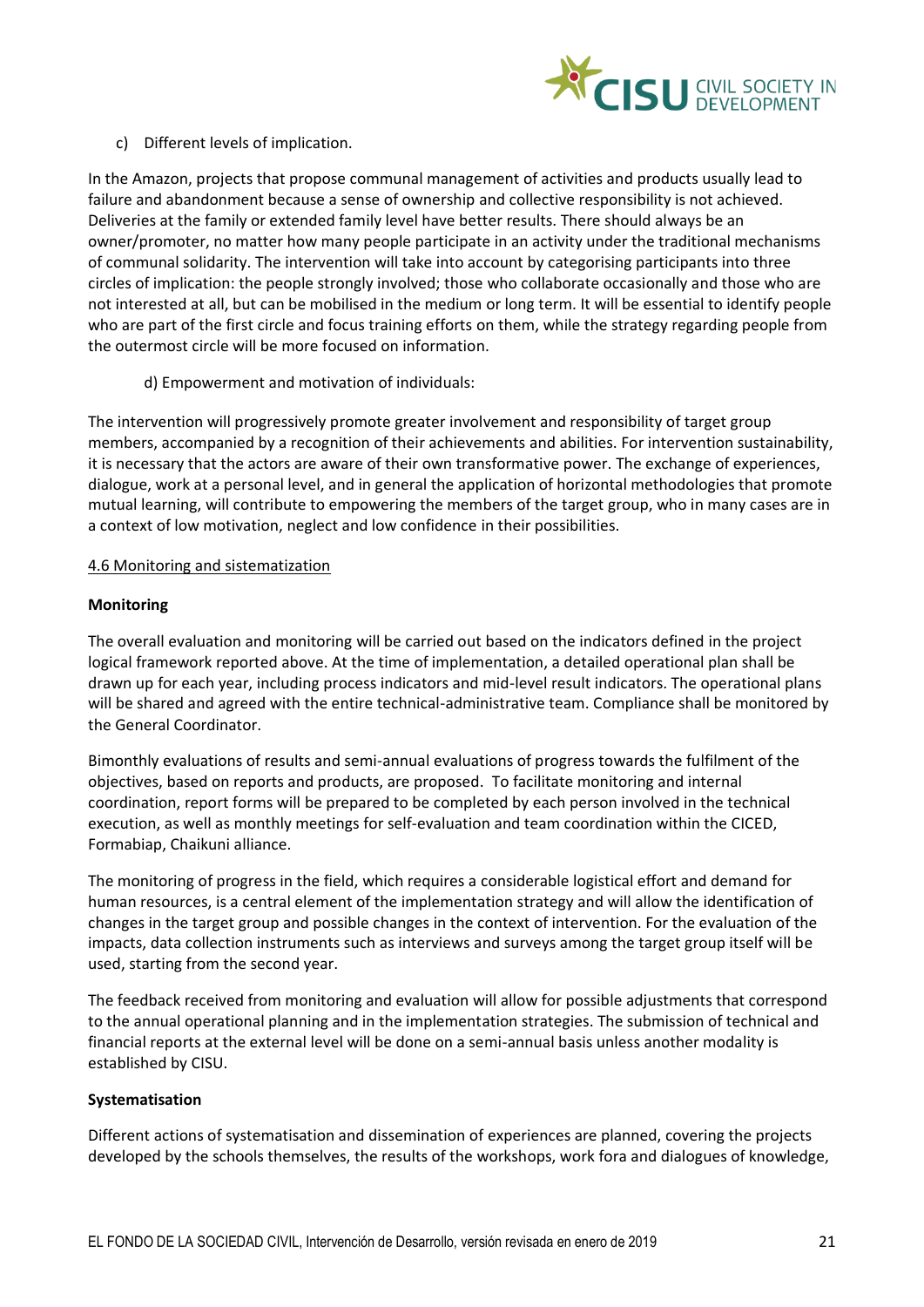

or the technical and methodological knowledge generated during their own implementation. The registration of these achievements will be made in different formats, ranging from technical reports to publications and audiovisual material.

The results will be disseminated among teachers, educational authorities, indigenous organizations and other actors in the field of education and development cooperation, promoting the scaling up and replication of the initiative.

#### **5. Completion and sustainability of the intervention**

#### 5.1. Sustainability of the intervention

**Organizational sustainability**: After the project, Formabiap will continue its training activity, strengthened. The alliances agreed with educational authorities, together with the advocacy of indigenous organizations and parents will maintain and expand the impact on the communities, ensuring the hiring of more IBE teachers.

Together with the Indigenous Federations, strategies will be designed to enable periodic monitoring of the prioritised communities, consolidating the intercultural environmental education network.

The Formabiap-Chaikuni alliance will continue joint activities and establish new synergies in communities where both intervene, in addition to maintaining close technical cooperation in the search for resources and the leverage of funds.

**Knowledge sustainability:** The incorporation into teacher education of contents and tools focused on the critical analysis of development models, the exercise of individual and collective rights and socioenvironmental responsibility from indigenous peoples' own worldview and values, lay the foundations for the quality education of future generations of IBE teachers.

The Formabiap and Chaikuni alliance beyond the end of the project will allow the evaluation of and feedback in the system, enabling improvements and periodic updates of Formabiap teaching staff.

The project is considering a system of monitoring and evaluation of future teachers and their projects, which can be extended and generate support and advisory networks to prioritised schools, initially 14, but potentially scalable to all those with IBE teachers from Formabiap.

**Economic sustainability:** The project will in the first instance strengthen the project formulation and management capacities of IBE partners, teachers and students, contributing to the raising of funds both at alliance level and at the level of the schools and communities themselves.

At the same time, the dissemination of the initiative and especially the involvement of the federations will generate a better positioning of intercultural education in the agenda of the indigenous movement, promoting stronger advocacy in its favour vis-à-vis the State. In 2020, the Peruvian government, after long negotiations and pressure from the Platform of Peoples Affected by Oil Activity (PAAP), approved a special investment plan for the areas of the Loreto Region affected by oil exploitation, whose rural population is mostly indigenous. This plan has a budget of 5,292 million soles (approx. 1,292 million USD), which creates a priori a favourable context, with the support of the indigenous federations of these areas, to channel state funds to maintain and expand the work of Formabiap**.**